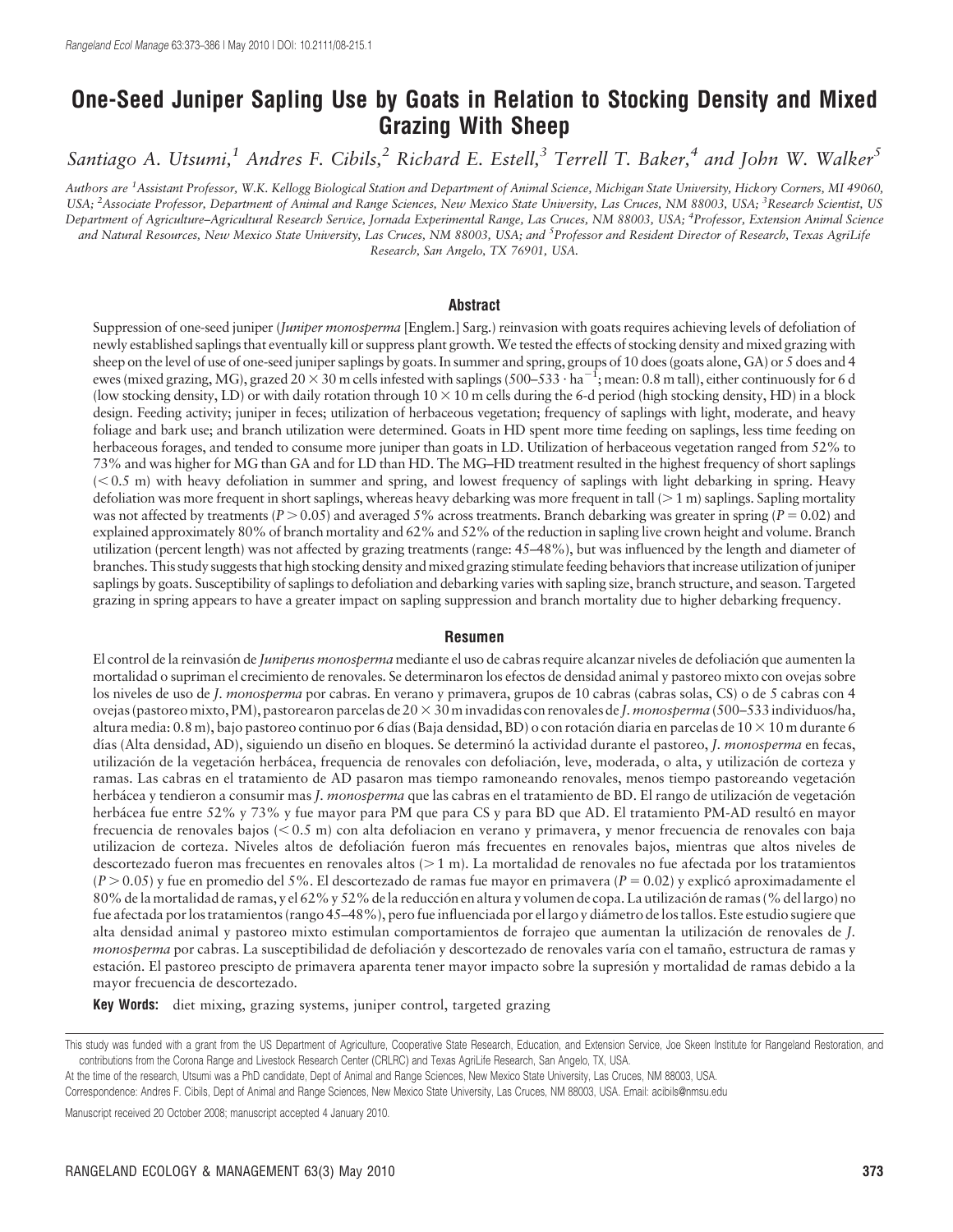# INTRODUCTION

One-seed juniper (Juniperus monosperma [Engelm. Sarg.]) is a widespread native evergreen woody species that currently dominates several million hectares of midelevation (ca. 2 000– 3 000 m) rangelands in south-central New Mexico and eastcentral Arizona, which typically receive 25–40 cm precipitation as late summer monsoons (Romme et al. 2008). Although oneseed juniper-dominated rangelands provide important ecosystem services and aesthetic values, they are primarily used for livestock grazing (Pieper 1990).

The ecological dynamics of juniper stands are thought to have changed since Euro-American settlement as a result of overgrazing and associated changes in fire regimes (Romme et al. 2008). Juniper woodlands are thought to have expanded in range and density, causing a decrease in diversity and productivity of understory vegetation (Schott and Pieper 1985; Armentrout and Pieper 1988; Pieper 1990) and an increase in shading, litter accumulation, root competition, water consumption, and allelopathic interference (Arnold 1964; Jameson 1966, 1967, 1970). Because of this phenomenon, tree clearing has been practiced extensively in an attempt to promote transitions from degraded woodlands to savanna grassland states. Nevertheless, high sapling reinvasion rates following tree-clearing continue to pose a major challenge for land managers seeking to maintain open juniper savanna landscapes.

Suppression of one-seed juniper saplings at early stages of development should minimize the probability of juniper woodland reestablishment. Targeted grazing with goats has been proposed as a means of suppressing seedling recruitment of various undesirable woody species (Launchbaugh and Walker 2006), and could be used to extend the life span of other more traditional juniper control methods such as fire. Targeted grazing with goats may reduce the density of one-seed juniper saplings or suppress sapling growth and maintain rangelands beneath thresholds of woody plant dominance (Archer 1995).

Successful targeted grazing programs require strategies that boost voluntary intake of target woody plants while minimizing understory vegetation damage. One-seed juniper contains phenolics (Nunez-Hernandez et al. 1989) and terpenes (Utsumi et al. 2006, 2009) that deter ruminant herbivory (Schwartz et al. 1980a; Riddle et al. 1996) because of bactericidal and toxic effects on rumen microorganisms and animal hosts (Schwartz et al. 1980b; Nunez-Hernandez et al. 1989; Pritz et al. 1997; Riddle et al. 1999). Breed and individual animal selection, manipulation of season of grazing, and use of protein supplements have all been suggested as strategies to improve juniper utilization by goats (Riddle et al. 1996; Campbell et al. 2007; Walker et al. 2007). Implementation of specialized grazing systems has been proposed as another option. Heavy stocking rates with tight control of temporal allocation of forages apparently forces herbivores to increase diet mixing and to switch among preferred forages and chemically defended plants more frequently (Shaw et al. 2006; Provenza et al. 2007). Short and frequent feeding bouts on chemically defended plants and complementary forages are thought to favor intake of chemically defended plants because herbivores 1) are able to dilute toxins better (Freeland and Jansen 1974), 2) are allowed

sufficient time to detoxify plant secondary metabolites (Foley et al. 1999; Wiggins et al. 2006), and 3) achieve temporal synchrony of dietary nutrients and toxins, which allows them to mitigate the detrimental effects of toxins (Villalba et al. 2006).

Mixed-species grazing with goats and sheep could also induce an increase in diet breadth of goats through competition for preferred resources shared by both herbivores (Walker 1994; Animut and Goestch 2008). Stocking density and mixed grazing with sheep and goats have been successfully used (either alone or combined) to improve utilization of a number of chemically defended plants, such as big sagebrush (Artemisia tridentata; Shaw et al. 2006), redberry juniper (Juniperus pinchotti Sudw.; Ueckert 1997), and leafy spurge (Euphorbia esula L.; Schauer et al. 2004). However, there is no research evaluating the combined impact of these techniques on use of one-seed juniper saplings by goats.

The objectives of this study were to determine 1) the effects of grazing management strategies on the feeding behavior of goats and sheep, 2) the amount of one-seed juniper in the diets of goats grazing alone or in combination with sheep at two contrasting stocking densities, 3) the frequency of sapling use and herbaceous understory utilization associated with the grazing strategies applied, 4) the influence of grazing management strategies on sapling growth and survival rates, and 5) the effects of sapling branch structural attributes (i.e., length and stem diameter) on the extent of utilization. The hypotheses tested were that 1) mixed grazing with sheep and high stocking density would stimulate feeding behaviors associated with diet mixing that would lead to greater intake and use of one-seed juniper saplings by goats, 2) mixed grazing and low stocking density would lead to greater utilization of understory vegetation, 3) grazing strategies that promote higher sapling use would also induce higher sapling mortality rates, and 4) the length and diameter of one-seed juniper branches would restrict utilization by small ruminants.

# MATERIALS AND METHODS

### Study Site

The study was conducted at New Mexico State University's Corona Range and Livestock Research Center (CRLRC) during July and August 2006 (summer) and May and June 2007 (spring). The CRLRC straddles the border between Torrance and Lincoln counties in central New Mexico (lat  $34^{\circ}15'36''N$ , long  $105^{\circ}24'36''W$ ; elevation = 1900 m). Average annual rainfall is  $327 \pm 96$  mm (15-yr mean  $\pm$  range), with 65% occurring from May to September (Majumdar 2006). The study was set up on a loamy ecological site dominated by the Tapia-Dean soil association, with gentle to moderate topography, and soils with good moisture-storage capacity (US Department of Agriculture Soil Conservation Service 1970). Above-average precipitation in July and August of 2006 (224 mm) and again in May and June of 2007 (106 mm) promoted high-standing biomass of perennial grasses and forbs at the site prior to beginning the grazing trials (Table 1). Dominant grasses were Bouteloua gracilis (blue grama), Bouteloua curtipendula (sideoats grama), Lycurus setosus (wolftail), Sporobolus airoides and Sporobolus cryptandrus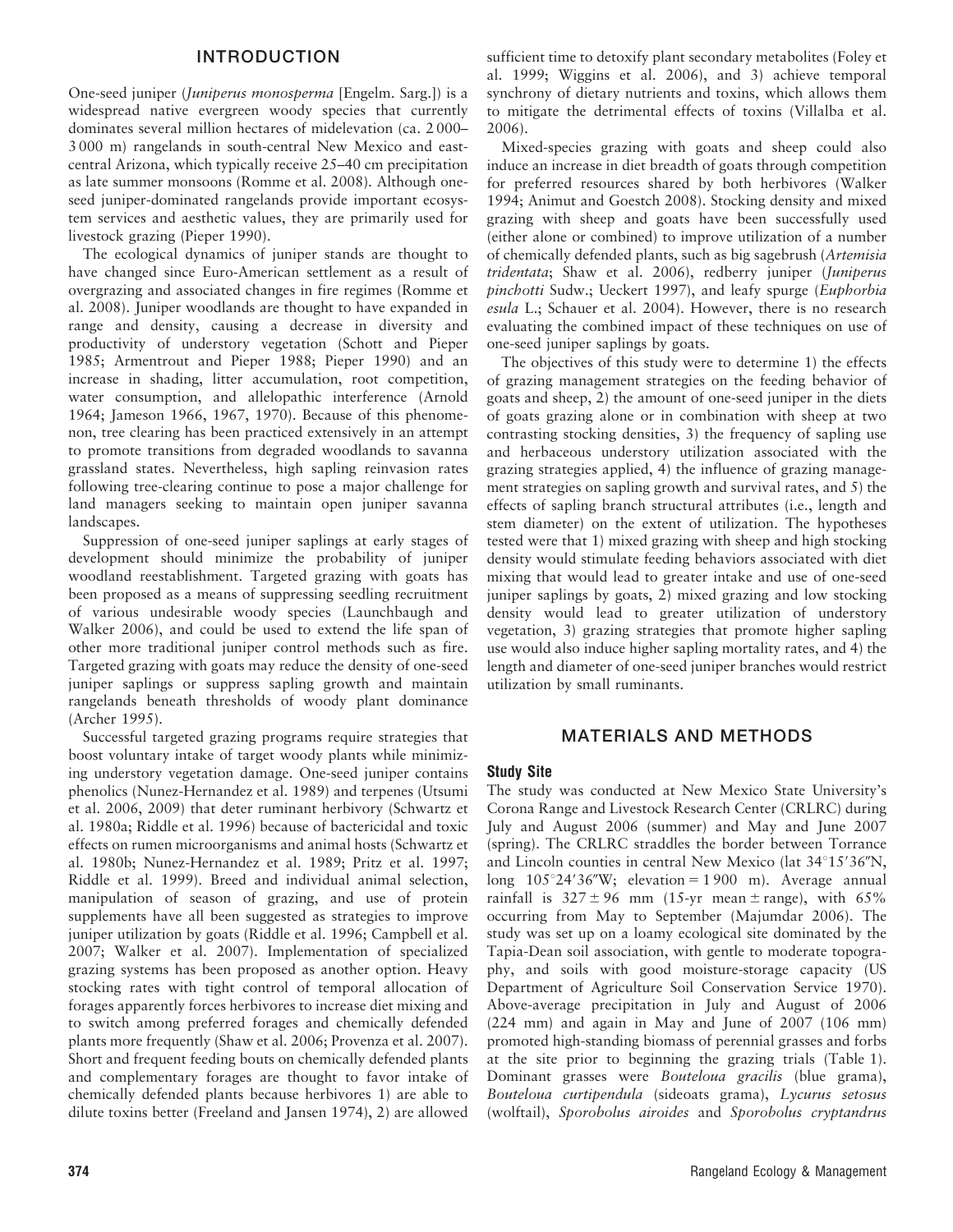Table 1. Herbaceous standing biomass and juniper sapling density and crown characteristics in spring 2007 and summer 2006. Values are means ( $\pm$  SE) of all grazing cells ( $n = 16$ ).

| Vegetation attribute                              | Spring             | Summer              |
|---------------------------------------------------|--------------------|---------------------|
| Herbaceous biomass (kg $\cdot$ ha <sup>-1</sup> ) | $962.30 \pm 98.99$ | $1462.91 \pm 75.36$ |
| Juniper sapling density                           |                    |                     |
| $(saplings \cdot ha^{-1})$                        | $500.04 \pm 55.63$ | $533.33 \pm 49.40$  |
| Average sapling height (m)                        | $0.89 \pm 0.03$    | $0.79 \pm 0.03$     |
| Average sapling crown diameter (m)                | $0.86 \pm 0.03$    | $0.71 \pm 0.03$     |
| Average sapling canopy volume $(m^3)$             | $1.12 + 0.10$      | $0.76 \pm 0.12$     |

(dropseeds), and Aristida purpurea (threeawn). Dominant forbs included Descurainia obtusa and Descurainia pinnata (tansy mustards), Glandularia bipinatifida (pink vervain), Ipomoea costellata (morning glory), Draba cuneifolia (white draba), Physeria spp. (bladderpods), Evolvulus nuttallianus (wooly evolvulus), Linium lewisii (western blue flax), Linium puberulum (orange flax), Asclepias spp. (milkweeds), Penstemon spp. (penstemons), Helianthus petiolaris (prairie sunflower), Solanum elaeagnifolium (silverleaf), Pomaria jamesii (caesalpinia), Tragia ramosa (noseburn), Chameasyce spp. (spurge), Tradescantia occidentalis (spiderwort), Astragalus mollissimus (wooly locoweed), and Astragalus missouriensis (Missouri milkvetch). Lycium pallidum (wolfberry), an understory shrub, was also present in sporadic patches. One-seed juniper was the dominant woody species along with scattered pinyon pine (Pinus edulis) saplings. The desired potential plant community on this ecological site is characterized by a mixture of mid- and short grasses, scattered shrubs and half-shrubs, and one-seed juniper and pinyon trees increasing in density as elevation increases (US Department of Agriculture Natural Resources Conservation Service 2009). The area of the pasture containing our experimental site had been mechanically cleared in the late 1980s, and is currently heavily reinfested with juniper saplings (Table 1). This pasture is grazed lightly by 2–3-yr-old cows every winter, and no record of prior grazing by goats exists.

### Experiment Protocol

Fifteen mature open Boer  $\times$  Spanish does (47.9  $\pm$  1.1 kg; mean  $\pm$  SE) and four mature open Western White Face ewes  $(69.2 \pm 0.9 \text{ kg})$  raised on New Mexico rangelands and not naive to juniper were used in the summer and spring grazing trials. Experiment protocols were approved by the New Mexico State University Institutional Animal Care and Use Committee. Prior to grazing trials in each season, a 7-d preexperimental grazing phase was used to adapt animals to weather conditions, vegetation, daily grazing management, and supplementation.

Treatments were a combination of two animal groups (1.1 animal units per group) composed of either 10 does (goats alone [GA]) or 5 does and 4 ewes (mixed grazing [MG]), and two stocking densities, either high (HD) or low (LD). The GA and MG groups grazed in  $20 \times 30$  m experimental cells 11 h per day (0700 to 1800 hours) for 6-d periods, either continuously (LD treatment) or with daily rotation through  $10 \times 10$  m subcells (HD treatment). In this way, stocking density treatments (number of animals per grazeable area at a given time) were achieved by modifying the daily space

Table 2. Composition of protein supplement fed to goats and sheep in all treatments.

| Ingredient                                            | Amount $(g \cdot kg^{-1})$ |
|-------------------------------------------------------|----------------------------|
| Soybean meal 45%                                      | 480.0                      |
| Fish meal 60%                                         | 412.8                      |
| Ground corn                                           | 67.2                       |
| Mineral-vitamin premix <sup>1</sup>                   | 40.0                       |
| Metabolizable energy (Mcal $\cdot$ kg <sup>-1</sup> ) | 2.50                       |
| Crude protein (%)                                     | 46.90                      |
|                                                       |                            |

<sup>1</sup>Mineral–vitamin premix composition: mineral oil 1.60%, limestone 42.52%, dicalcium phosphate 27.77%, salt 13.98%, ammonium sulfate 12.62%, EDDI 0.01%, sodium selenite 0.65%, vitamin A (60 000 UI  $\cdot$  g $^{-1})$  0.30%, vitamin E (400 UI  $\cdot$  g $^{-1})$  0.55%.

allowance while maintaining a constant stocking rate (i.e., total area allocated per animal over 6 d) of 3.3 ha  $\cdot$  AUY<sup>-</sup> across treatments  $(AUY = animal unit year)$ . This stocking rate provided an average daily herbage allowance of 70 g  $\cdot$  kg<sup>-0.75</sup> for goats and 53 g  $\cdot$  kg<sup>-0.75</sup> for sheep, which met maintenance intake requirements of does and ewes (National Research Council 1981, 1985). Thus, the HD and LD treatments offered different temporal allocation of the same amount of herbaceous forage, whereas the GA and MG differed in livestock species. Prior data on juniper intake of individual animals were used to stratify does into high or low juniper eaters and to assign them in equal proportions to GA or MG treatments. Does remained in GA or MG throughout the study.

In each season, GA and MG groups grazed at LD and HD in two consecutive 6-d periods in two contiguous groups of grazing cells to achieve two complete blocks per season. In each block, one additional neighboring cell  $(20 \times 30$  m) was excluded from grazing and kept as a control. With this arrangement, GA and MG grazed blocks switched from HD to LD or vice versa. This sequence order was randomly determined in each season. Every day at sunset, animals were moved to a corral and individually fed a high-protein supplement at 0.45% body weight (Table 2). This supplementation regime was expected to sustain stocking rates and improve one-seed juniper intake of goats (Utsumi et al. 2009). Electric fence nets (Kencove Supplies, Blairsville, PA) were used to contain animals within grazing cells. The body weight of each animal was recorded ( $\pm$  0.1 kg) prior to beginning and at the end of grazing trials in each season.

Daily activity scans were conducted to estimate the time goats and sheep spent feeding on herbaceous vegetation and juniper, time spent resting or ruminating (either standing or laying), and number and length of herbaceous vegetation and juniper feeding bouts. Each animal's activity was recorded at 2 min intervals for 3 consecutive hours in the morning (0700– 1000 hours) and afternoon (1500–1800 hours). A juniper feeding bout was defined as a series of consecutive scans in which animals were observed browsing juniper saplings followed either by a single scan or a series of scans feeding on herbaceous vegetation, resting, ruminating, or watering. The same criterion was used to define an understory feeding bout. The length of a feeding bout (min) was calculated by multiplying the number of consecutive scans by the interval time between scans (2 min). Activity scans on GA or MG treatment animals were made on alternate days for each 6-d grazing period. The day in which GA or MG was observed (1,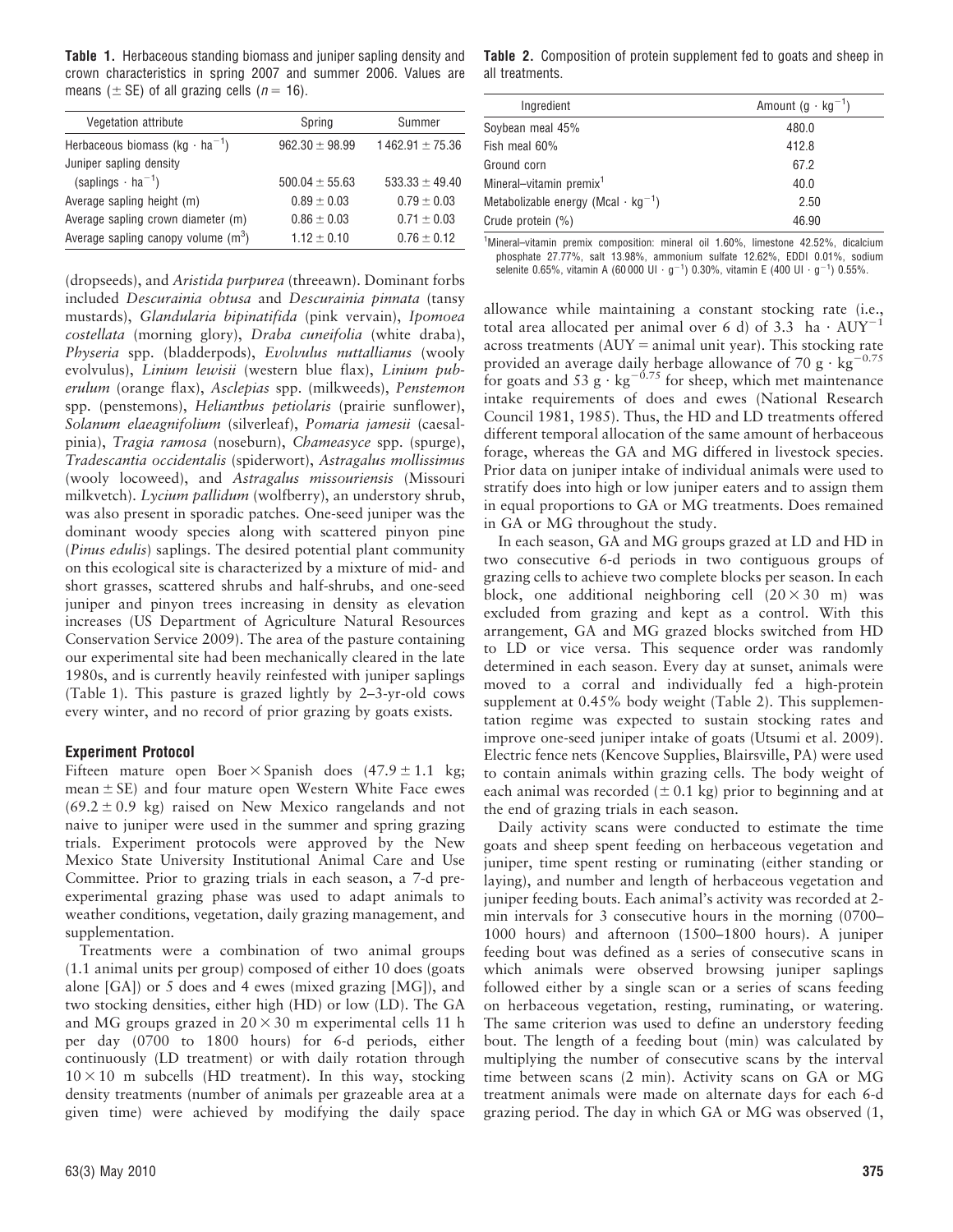3, and 5, or 2, 4, and 6) was reversed between periods and pooled into beginning (days 1–2), middle (days 3–4), and end (days 5–6) of a grazing trial to provide comparative trends of feeding behavior among treatments.

Fecal samples (20 g) were collected by rectal palpation from each animal on day 6 of each period and analyzed to determine the percentage of one-seed juniper in diets with the use of the near-infrared reflectance spectroscopy (NIRS) method. Calibration equations were based on equations developed for Ashe (Juniperus ashei) and redberry (J. pinchotii) juniper as described by Walker et al. (2007). A preliminary test in which four sheep and four goats were individually fed known amounts of sudangrass and alfalfa with 0%, 10%, and 30% one-seed juniper revealed these equations accurately predicted one-seed juniper in small ruminant diets  $(R^2 = 0.89, n = 24)$ . To improve predictions further, fecal samples from two ewes and two does grazing neighboring grazing cells devoid of juniper were collected and used as a control (zero juniper). Control animals were subjected to the same fecal sampling schedule and daily management as experimental animals.

Data collected for juniper saplings included density, height, crown diameter, and canopy volume prior to grazing. Frequency of defoliation and debarking of saplings and branch utilization were measured immediately after grazing treatments. Sapling height ( $\pm$  0.1 m) was measured from the ground to the tip of the tallest branch. Crown diameter  $(\pm 0.1 \text{ m})$  was calculated as the average between the longest horizontal axis and its perpendicular diameter. Height and crown-diameter data were used to calculate canopy volume of saplings assuming a half-spheroid shape (Bonham 1989). Height measurements were used to classify individual saplings into tall  $(> 1 \text{ m})$ , medium  $(1-0.5 \text{ m})$ , and short  $(< 0.5 \text{ m})$  size categories; estimates of defoliation and debarking frequency and branch utilization were calculated for each sapling size class.

Defoliation and debarking of saplings were estimated in both seasons following Bonham (1989). Percent browsed branches ([browsed branches/total branches]  $\times$  100) was used to classify saplings into defoliation categories (0–33%, 34–66%, and 67– 100%). Frequency of saplings in each defoliation category was then calculated for tall, medium, and short saplings in each grazing cell. Percent debarked branches ([debarked branches/ total branches  $\times 100$ ) was used to classify saplings into debarking categories (0–33%, 34–66%, and 67–100%), and frequency of saplings in each debarking category was then calculated for tall, medium, and short saplings in each grazing cell. Branch utilization was determined on 10 marked branches of three saplings in each size category in every grazing cell. Branches were marked at the base with thin, colored electrical tape and initial (before grazing) and final (after grazing) length  $(\pm 0.1 \text{ cm})$  of branches was recorded. Basal and cutoff (i.e., point at which branches were clipped by browsing) diameter  $(\pm 0.5$  mm) of branches were also measured in spring. Utilization of marked branches was estimated as the percent length removed by browsing ([length<sub>i</sub> – length<sub>f</sub>]/length<sub>i</sub>  $\times$  100).

In January 2009, two complete growing seasons following the summer and spring grazing treatments, we measured live canopy height, diameter, and volume of saplings using the crown measurement protocol described above. In addition, we recorded mortality rates of saplings and individual branches.

Sapling mortality ( $\lceil \text{dead} \rceil$  saplings/total saplings $\lceil \cdot 100 \rceil$  was determined for each grazing cell. Branch mortality ([dead branches/total branches $\cdot$  100) was determined for each sapling and averaged across saplings occurring in each grazing cell.

Understory vegetation biomass was measured before and after grazing by clipping 24  $0.2\text{-m}^2$  rectangular frames placed 5 m apart along four N–S transects in each cell. Biomass samples were placed in paper bags, dried in an oven at  $60^{\circ}$ C for 72 h, and weighed  $(\pm 1$  g) and were used to estimate percent utilization of herbaceous understory vegetation for each grazing cell ([biomass before grazing 2 biomass after grazing/ biomass before grazing] $\cdot$ 100).

# Statistical Analysis

Analysis of variance (ANOVA) was conducted with grazing cells used as experimental units. The mixed model used to analyze the time goats spent resting, ruminating, or feeding on juniper or herbaceous vegetation, and the number and length of juniper or herbaceous vegetation feeding bouts contained season of grazing (summer and spring), block nested within season (A and B), herbivore species (GA and MG), stocking density (HD and LD), trial stage (day 1–2: beginning, day 3–4: middle, and day 5–6: end), and all two-way interactions between herbivore species, stocking density, and trial stage as independent variables. In this model, trial stage was treated as a repeated measure with the use of a first-order autoregressive (AR[1]) covariance structure previously tested with the Bayesian information criterion (Littell et al. 1998). Grazing cell nested within season  $\times$  herbivore species  $\times$  stocking density was the error term used to test season, herbivore species, stocking density, and the interaction between herbivore species and stocking density. Trial stage and its interactions were tested with the use of the residual as the error term.

The effect of stocking density (HD or LD) on the feeding behavior of sheep in the mixed grazing treatment was analyzed with a mixed model containing season, block nested within season, stocking density, trial stage, and the interaction between stocking density and trial stage as independent variables. In this model, trial stage was the repeated measure that was modeled with the use of a first-order autoregressive (AR[1]) covariance structure. Grazing cell nested within season by stocking density interaction was the error term used for testing season and stocking density. Fecal juniper content (%, NIRS determination) of sheep was analyzed in a separate model that included season, block nested within season, and stocking density as independent variables, all of which were tested with the residual as the error term.

Fecal juniper content (%; NIRS determination) of goats, utilization of herbaceous vegetation (%), frequency of saplings in each defoliation and debarking category and sapling size category (tall, medium, and short), and utilization of individual branches (% branch length removed) were analyzed with a model that included season, block nested within season, herbivore species, stocking density, and the interaction between herbivore species and stocking density as independent terms, all of which were tested with the use of the residual as the error term. Differences between short, medium, and tall saplings in frequency of defoliation and frequency of debarking in each defoliation and debarking category, structural branch attri-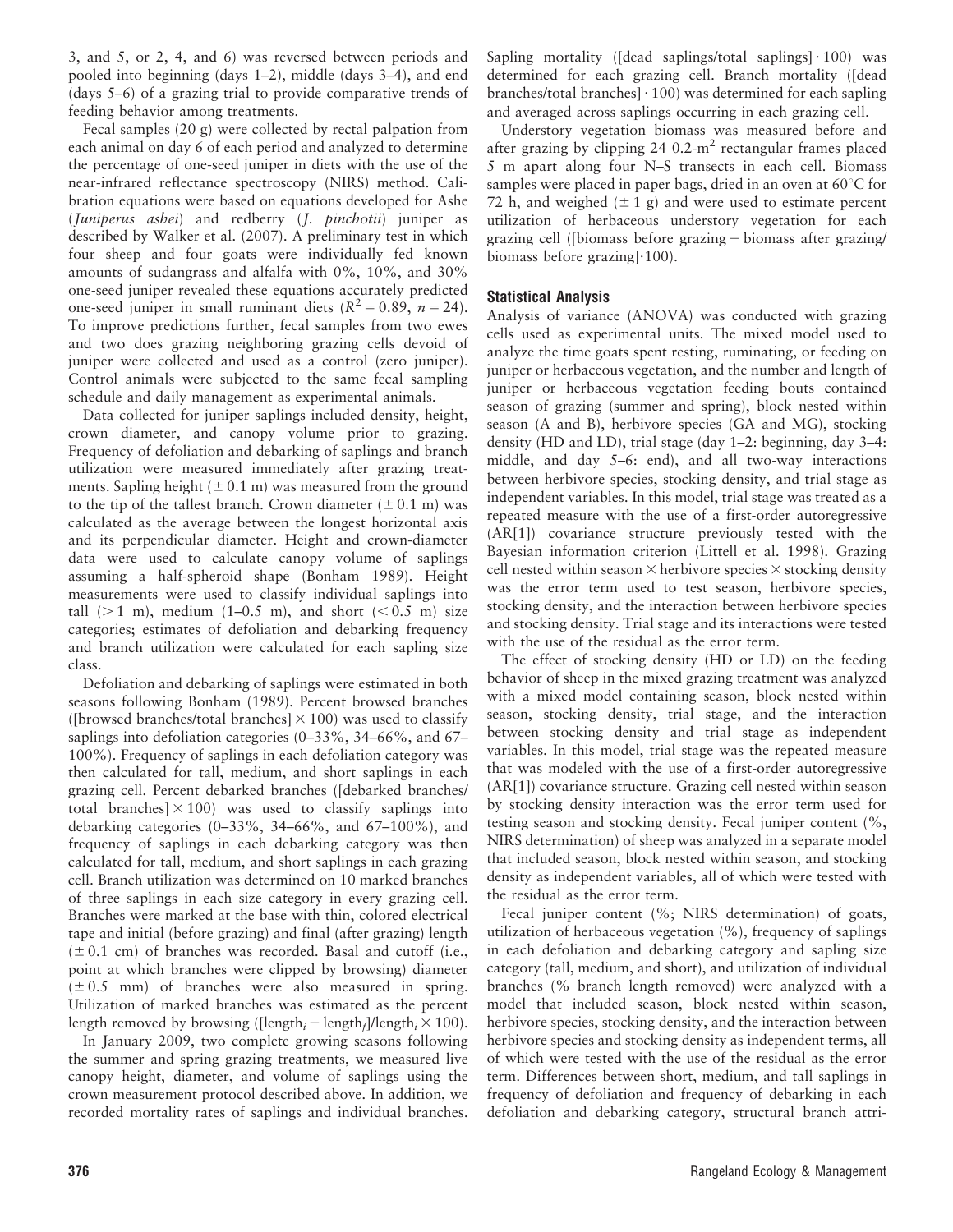Table 3. Feeding behavior of goats grazing as a single species or mixed with sheep at either high or low stocking density in grazing cells heavily infested with one-seed juniper saplings during the entire study (summer + spring,  $n = 16$ ). The P values are from the mixed-model analysis of variance testing the effect of herbivore species (Herb), stocking density (Dens), and their interaction. Values are means  $\pm$  standard error.

|                                              | Goats alone    |                | Goats mixed    |                | $P$ value |       |                    |
|----------------------------------------------|----------------|----------------|----------------|----------------|-----------|-------|--------------------|
| Variable                                     | High           | Low            | High           | Low            | Herb      | Dens  | Herb $\times$ Dens |
| Time feeding (% scans)                       | $45.2 \pm 5.6$ | $43.7 \pm 3.6$ | $47.0 \pm 6.1$ | $52.2 \pm 6.6$ | 0.146     | 0.355 | 0.354              |
| Time ruminating (% scans)                    | $13.4 \pm 1.7$ | $14.0 \pm 0.2$ | $14.5 \pm 2.0$ | $12.2 \pm 1.8$ | 0.681     | 0.425 | 0.274              |
| Time resting (% scans)                       | $38.7 \pm 3.9$ | $39.4 \pm 2.8$ | $35.2 \pm 4.1$ | $32.5 \pm 5.5$ | 0.064     | 0.396 | 0.549              |
| Time feeding herbaceous vegetation (% scans) | $71.2 \pm 3.7$ | $77.4 \pm 0.6$ | $66.7 \pm 6.8$ | $82.2 \pm 2.1$ | 0.783     | 0.006 | 0.116              |
| Time feeding juniper (% scans)               | $28.8 \pm 3.7$ | $22.6 \pm 0.6$ | $33.3 \pm 6.8$ | $17.8 \pm 2.1$ | 0.783     | 0.006 | 0.116              |
| Fecal juniper (% near-infrared reflectance   |                |                |                |                |           |       |                    |
| spectroscopy)                                | $26.8 \pm 2.7$ | $21.7 \pm 3.0$ | $29.5 \pm 2.5$ | $22.8 \pm 3.8$ | 0.639     | 0.067 | 0.706              |
| Total feeding bouts                          | $19.9 \pm 2.4$ | $19.8 \pm 3.2$ | $21.8 \pm 2.8$ | $20.2 \pm 1.8$ | 0.354     | 0.488 | 0.533              |
| Feeding bouts juniper                        | $8.6 \pm 1.1$  | $6.8 \pm 1.1$  | $9.1 \pm 1.2$  | $7.5 \pm 0.6$  | 0.361     | 0.030 | 0.955              |
| Feeding bouts herbaceous vegetation          | $11.3 \pm 1.3$ | $13.0 \pm 2.3$ | $12.7 \pm 1.8$ | $12.7 \pm 1.4$ | 0.551     | 0.235 | 0.325              |
| Length juniper bouts (min)                   | $3.6 \pm 0.2$  | $3.3 \pm 0.2$  | $4.2 \pm 0.6$  | $3.4 \pm 0.4$  | 0.157     | 0.063 | 0.250              |
| Length herbaceous vegetation bouts (min)     | $8.3 \pm 1.1$  | $7.7 \pm 0.7$  | $7.9 \pm 1.6$  | $10.9 \pm 1.8$ | 0.314     | 0.259 | 0.098              |

butes (length and diameter) and utilization of branches were tested with a model that included sapling size category as the independent variable. Nonlinear regression analysis was used to model the relationships between branch structural attributes and utilization levels.

Change in sapling live canopy height, diameter, and volume, frequency of sapling mortality, and frequency of branch debarking and mortality 2 years after grazing treatments were analyzed with a model that included season, block nested within season, and treatments (Control, GA-HD, GA-LD, GM-HD, GM-LD) as independent terms, all of which were tested with the residual used as the error term. Linear regression was used to model the relationship between frequency of branch debarking (x) and branch mortality, and change in sapling live crown height and volume.

Pearson correlation analysis between the time goats spent feeding on juniper (% scans) and percent juniper in the diet (based on fecal NIRS determination) was used to provide a conservative validation of the accuracy of NIRS fecal spectra for predicting one-seed juniper utilization. A pairwise  $t$  test was conducted to compare the body weight of animals (goats alone  $[n = 10]$  and goats  $[n = 5]$  and sheep  $[n = 4]$  in the mixed grazing treatment) before and after grazing trials in each of the seasons. All ANOVA, correlation, and linear and nonlinear regression analyses were conducted with the SAS statistical package v 9.1.3 (SAS 2004). When significant effects for ANOVA analyses were detected (alpha value =  $5\%$ ), mean separation analysis was conducted by Fisher's Protected LSD test with significance declared at 5% alpha value  $(LSD<sub>0.05</sub>)$ .

# RESULTS

#### Feeding Behavior

No block ( $P > 0.26$ ) or season ( $P > 0.14$ ) effect was detected on time spent (% scans) feeding, resting, and ruminating, time feeding on herbaceous vegetation and juniper, and number and length of juniper and herbaceous vegetation feeding bouts by goats. Goats in GA or MG treatments spent the same total

proportion of time feeding, resting, and ruminating (% scans) at high or low stocking density (Table 3). Nonetheless, grazing treatments affected how goats partitioned their feeding time between juniper and herbaceous vegetation. The proportion of time spent browsing juniper (% feeding scans) was higher at high stocking density, whereas time spent grazing herbaceous vegetation was lower at high stocking density (Table 3). This vegetation-use pattern tended to be more pronounced for goats in the MG vs. the GA treatment (Table 3). Goats in GA and MG treatments had greater number and length of juniper feeding bouts in the high stocking density treatment (Table 3).

Feeding activity of goats varied with days. As days progressed, goats spent less time grazing herbaceous vegetation  $(P < 0.01)$  and more time browsing juniper ( $P < 0.01$ ). Number  $(P < 0.01)$  and length of juniper feeding bouts  $(P < 0.01)$  also increased with days. These trends in feeding behavior of goats differed between treatments and were most evident in the MG and high stocking density treatments (Fig. 1). By the final stage (days 5–6) of the 6-d grazing periods, goats in GA exhibited fewer feeding bouts  $(P < 0.05)$  on herbaceous vegetation, whereas goats in MG exhibited a higher number of longer feeding bouts on juniper ( $P < 0.05$ ; Fig. 1). Similarly, goats in high stocking density treatments had fewer and shorter feeding bouts on herbaceous vegetation and longer feeding bouts on juniper than goats in low stocking density treatments during the final stage (days 5–6) of grazing periods (Fig. 1).

No block  $(P > 0.19)$  or season  $(P > 0.15)$  effects were detected for variables describing the feeding behavior of sheep. Sheep in the MG treatments spent a similar proportion of time (% scans) feeding, resting, and ruminating, and did not change the proportion of time devoted to eating juniper or herbaceous vegetation (% feeding scans), or number and length of feeding bouts as a consequence of stocking density (Table 4). However, as the 6-d grazing periods progressed, ewes spent increasingly more time feeding on juniper and progressively less time feeding on herbaceous vegetation ( $P < 0.01$ ), particularly when stocking density was high ( $P < 0.05$ ; Fig. 2). Ewes in this treatment exhibited an increasing number of juniper feeding bouts and progressively shorter herbaceous vegetation feeding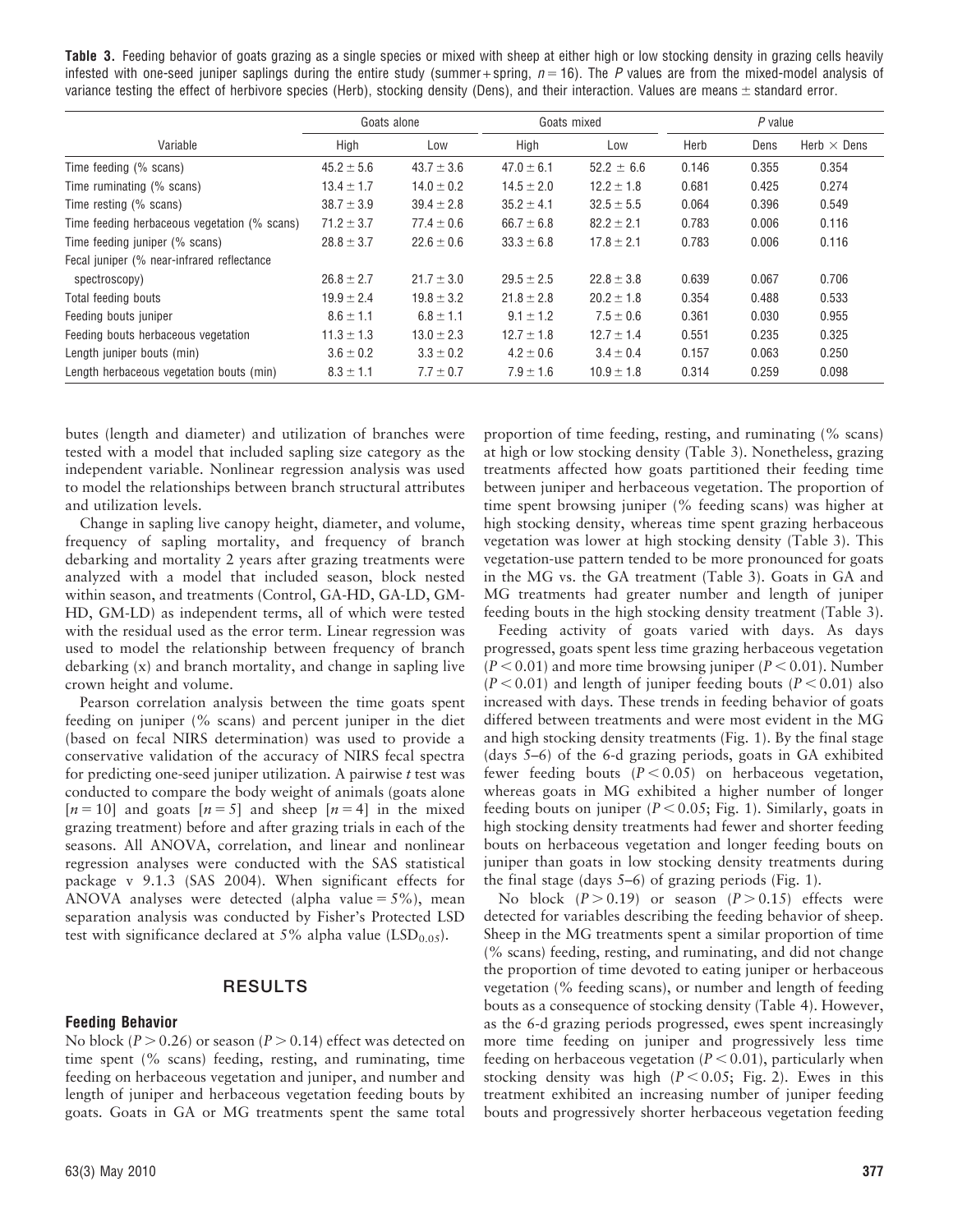**HERBIVORE SPECIES** 

#### **STOCKING DENSITY**



Figure 1. Feeding behavior of goats in single or mixed-species (goats + sheep) grazing (average of low and high stocking densities shown) and at high or low stocking density (average of goats grazing alone and cograzing with sheep are shown) during 6 d in cells heavily infested with one-seed juniper saplings. Bars denote standard error of means.

Table 4. Feeding behavior of sheep cograzing with goats at either high or low stocking density in grazing cells heavily infested with one-seed juniper saplings ( $n = 8$ ). The P values are from the mixed model analysis of variance testing the effect of stocking density. Values are means  $\pm$ standard error.

|                                                        |                | Stocking density |         |  |  |
|--------------------------------------------------------|----------------|------------------|---------|--|--|
| Variable                                               | High           | Low              | P value |  |  |
| Time feeding (% scans)                                 | $68.3 \pm 8.5$ | $66.7 \pm 5.6$   | 0.253   |  |  |
| Time ruminating (% scans)                              | $12.2 \pm 2.6$ | $14.4 \pm 3.3$   | 0.484   |  |  |
| Time resting (% scans)                                 | $16.1 \pm 5.6$ | $16.2 \pm 3.2$   | 0.711   |  |  |
| Time feeding herbaceous                                |                |                  |         |  |  |
| vegetation (% scans)                                   | $91.0 \pm 2.6$ | $92.9 \pm 0.7$   | 0.468   |  |  |
| Time feeding juniper (% scans)                         | $9.0 \pm 2.6$  | $7.1 \pm 0.7$    | 0.468   |  |  |
| Fecal juniper $(\% \text{ NIRS}^1)$                    | $15.1 \pm 1.7$ | $13.6 \pm 2.9$   | 0.350   |  |  |
| Total feeding bouts                                    | $18.9 \pm 2.9$ | $16.3 \pm 2.0$   | 0.388   |  |  |
| Feeding bouts juniper                                  | $5.7 \pm 1.5$  | $4.5 \pm 0.5$    | 0.576   |  |  |
| Feeding bouts herbaceous                               |                |                  |         |  |  |
| vegetation                                             | $13.1 \pm 1.7$ | $11.8 \pm 1.5$   | 0.380   |  |  |
| Length juniper bouts (min)                             | $2.5 \pm 0.3$  | $3.1 \pm 0.2$    | 0.317   |  |  |
| Length herbaceous vegetation                           |                |                  |         |  |  |
| bouts (min)                                            | $16.8 \pm 2.8$ | $17.8 \pm 3.0$   | 0.889   |  |  |
| INIDO indicates near infrared reflectance apostroscopy |                |                  |         |  |  |

<sup>1</sup>NIRS indicates near-infrared reflectance spectroscopy.

bouts as trials progressed  $(P < 0.05$ ; Fig. 2). Overall, the proportion of time sheep spent feeding on juniper (mean  $\pm$  SE,  $8.0 \pm 1.1\%$  scans) was about threefold lower than that of companion goats in the MG treatment  $(25.2 \pm 0.9\%)$ . Conversely, sheep spent more time grazing herbaceous forage  $(92.0 \pm 1.1\%)$  than companion goats (74.8  $\pm$  0.9%) in the MG treatment.

#### Fecal Juniper

No block effect was detected in fecal juniper concentration of goats ( $P = 0.58$ ) or sheep ( $P = 0.19$ ). Fecal juniper concentration tended to be higher for goats in the high vs. the low stocking density treatment (Table 3), supporting behavioral observations for time goats spent feeding on juniper. Goats in the MG and GA treatments had similar amounts of juniper in feces (Table 3). Amount of juniper in goat feces tended to vary with season  $(P = 0.10)$ , and was (means  $\pm$  SE)  $28.0 \pm 2.4\%$  and  $22.4 \pm 1.5\%$  for summer and spring, respectively. Sheep in the high and low stocking density treatments exhibited similar amounts of fecal juniper (Table 4). The overall percent juniper in feces of individual animals (sheep and goats) across treatments and seasons correlated positively with percent time animals spent feeding on juniper ( $r = 0.59$ ;  $P < 0.01$ ,  $n = 152$ ).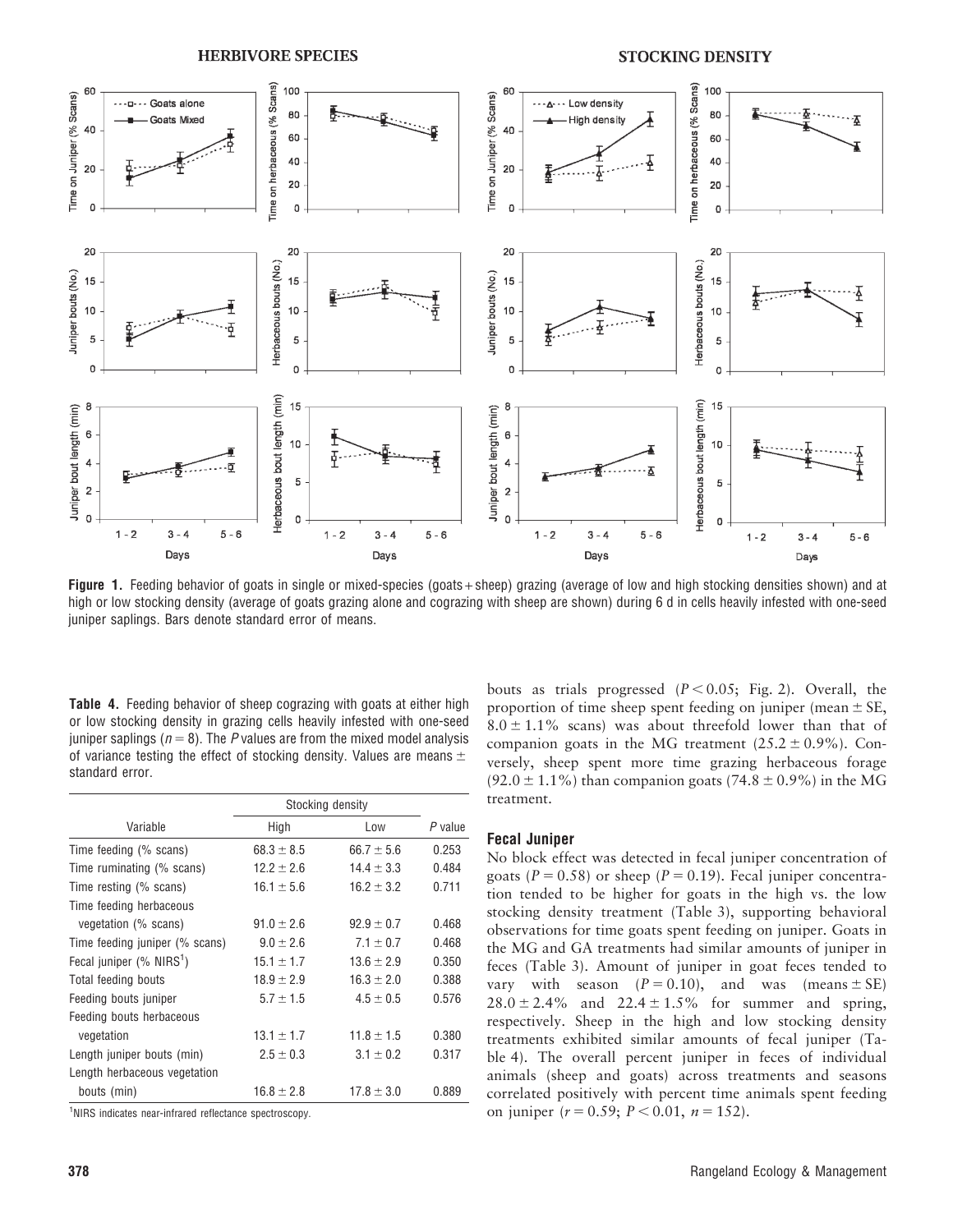

Figure 2. Feeding behavior of sheep in the mixed grazing treatment with goats at high or low stocking density during 6 d in cells heavily infested with one-seed juniper saplings. Bars denote standard error of means.

#### Body Weight

No difference in body weight before and after summer or spring grazing trials was detected for goats and sheep  $(P > 0.05)$ . Across seasons, body weight before and after trials was (means  $\pm$  SE) 47.0  $\pm$  1.5 kg and 49.4  $\pm$  1.5 kg for goats in MG,  $45.1 \pm 1.5$  kg and  $45.2 \pm 1.5$  kg for the goats in GA, and 69.0  $\pm$  0.9 kg and 69.2  $\pm$  0.9 kg for sheep in MG.

#### Utilization of Herbaceous Vegetation

No block ( $P = 0.75$ ) or season ( $P = 0.28$ ) effects were detected in herbaceous vegetation utilization. Herbaceous vegetation utilization was affected by the interaction between stocking density and herbivore species ( $P < 0.05$ ). Mixed-species grazing at high or low stocking density resulted in high levels of herbaceous vegetation utilization ( $P > 0.05$ ; Fig. 3), whereas herbaceous vegetation utilization in the GA treatments was higher at low vs. high stocking density  $(P < 0.05$ ; Fig. 3). Utilization of herbaceous vegetation ranged between 52% and 72% throughout the study.

#### Juniper Sapling Use

No block effect was detected for frequency of tall, medium, and short saplings in each defoliation category ( $P > 0.16$ ). Mixedspecies grazing at high stocking density resulted in the highest frequency of heavily defoliated (67–100% branches defoliated) short saplings (Table 5). Conversely, low stocking density of GA resulted in the highest frequency of lightly defoliated (0– 33% branches defoliated) tall saplings (Table 5). Differences between summer and spring were detected only for the frequency of short saplings receiving heavy defoliation  $(P < 0.03)$ , which was (means ± SE) 74.6 ± 6.1% and  $51.7 \pm 10\%$  for summer and spring, respectively. Frequency of saplings in each defoliation category also varied with sapling size; overall, the shorter the sapling, the greater the frequency of saplings with heavy use (Table 6). On average, treatments resulted in about 80% of saplings with moderate (34–66%) to high (67–100%) percent of branches defoliated and a remaining 20% of saplings with low (0–33%) percent of branches defoliated.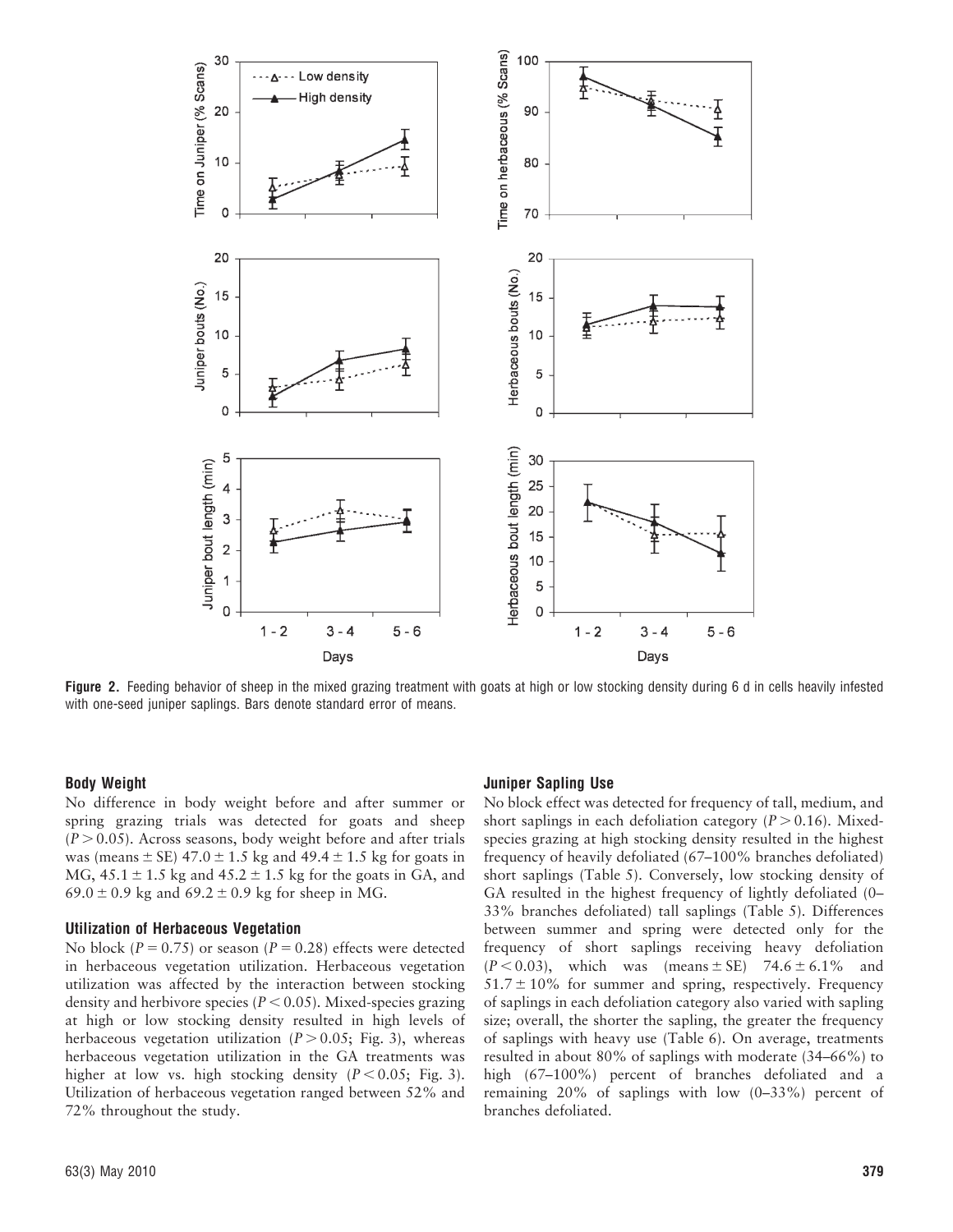

**Figure 3.** Utilization of herbaceous vegetation biomass in single (goats alone) and mixed-species (goats  $+$  sheep) grazing cells subjected to high or low stocking density. Vertical bars represent the standard error of means ( $n = 16$ ). Treatment columns with different letters differ (LSD<sub>0.05</sub>).

No block effect was detected in frequency of tall, medium, and short saplings in each debarking category  $(P > 0.15)$ . Mixed grazing resulted in higher frequency of heavily debarked tall saplings and lower frequency of lightly debarked tall and medium saplings (Table 5). Frequency of short saplings in each debarking category was not affected by grazing treatments (Table 5). Differences between summer and spring grazing were detected for frequency of medium and tall saplings receiving heavy and light debarking. Frequency of heavy debarking was higher in spring than summer for medium  $(30.6 \pm 3.4 \text{ vs. } 2.6 \pm 1.4; P < 0.01)$  and tall  $(53.3 \pm 6.7 \text{ vs. } 1.4)$  $14.0 \pm 4.8$ ;  $P < 0.01$ ) saplings. Conversely, frequency of light debarking was higher in summer than spring for medium  $(75.7 \pm 4.5 \text{ vs. } 39.7 \pm 5.0; P < 0.01)$  and tall  $(61.7 \pm 7.5 \text{ vs. } 1.5)$  $24.3 \pm 6.6$ ;  $P < 0.01$ ) saplings. Frequency of short saplings in each debarking category was not affected by season of grazing  $(P > 0.40)$ . Frequency of saplings in each debarking category also varied with sapling size; overall, the taller the sapling the greater the frequency of saplings with heavy debarking (Table 6).

Utilization of individual branches (%, length) of tall, medium, and short saplings was not affected by season  $(P > 0.13)$  or blocks  $(P > 0.14)$ . Branch utilization of tall saplings tended to be higher in MG vs. GA treatments (Table 5). Branch utilization of short saplings, on the other hand, tended to be higher in high vs. low stocking density treatments (Table 5). Although utilization of individual branches did not vary among sapling size categories, the length removed and the residual length were higher for thicker, longer branches of tall and medium saplings (Table 6). Utilization of individual branches depended on initial lengths and diameters. There was an exponential sigmoid relationship between residual and initial length of branches (Fig. 4a). As initial branch length increased and approached maximum value,

residual length was predicted to increase up to a maximum of 38.5 cm (Fig. 4a). Consequently, the length removed was proportionally larger on short vs. long branches and was predicted to increase exponentially up to a maximum of about 17 cm (Fig. 4b). Longer branches also had thicker stem diameters (Fig. 4c) and cutoff diameters scaled exponentially with the basal diameter of branches (Fig. 4d). A maximum cutoff diameter of 3.5 mm was predicted for browsed branches (Fig. 4d).

No block effect was detected for change in sapling height, diameter, and volume, frequency of sapling mortality, branch debarking, and branch mortality  $(P > 0.22)$ . All treatments resulted in a significant reduction of sapling height, diameter, and volume and in higher frequency of branch debarking and mortality compared to the control (Table 7). Treatments reduced live canopy sapling height by  $0.12 \pm 0.02$  m (mean  $\pm$  SE) and live canopy sapling volume by  $0.14 \pm 0.05$  m<sup>3</sup>, which represented a 14% and 15% reduction of the initial live canopy height and volume of saplings. No difference among the four grazing treatments was detected in sapling mortality (Table 7). Sapling mortality averaged  $5 \pm 1.1\%$  across grazing treatments. Spring grazing resulted in greater reduction of sapling height, diameter, and volume than summer grazing  $(P < 0.01)$ . Although no differences between seasons were detected in sapling mortality  $(P = 0.43)$ , branch mortality tended to be higher  $(21.6 \pm 3.0 \text{ vs.})$ 14.6  $\pm$  2.2; P = 0.07) and the proportion of debarked branches greater  $(28.7 \pm 4.0 \text{ vs. } 15.6 \pm 1.7; P = 0.02)$  in spring than summer. Branch debarking was linearly related to branch mortality and changes in height and volume of saplings (Fig. 5).

#### **DISCUSSION**

Goats exhibited higher levels of diet mixing and juniper sapling use in mixed-species high-density grazing situations, thus supporting our first hypothesis. Shaw et al. (2006) reported that the combination of heavy stocking rate (i.e., animals per area per time) and high stocking density (i.e., animals per area) achieved by daily rotation of animals at high densities, resulted in the highest utilization of big sagebrush (A. tridentata) by lambs compared to 3-d rotation schedules or continuous grazing at light stocking rates. Heavy stocking rates are thought to force small ruminants to increase consumption of defended plants, a phenomenon that can be boosted by manipulating stocking density (Shaw et al. 2006) and by mixing ruminant species that exhibit different abilities to cope with plant secondary metabolites (Walker 1994). Heavy stocking rates and high stocking density of small ruminants, as used in this study, appeared to alter diet selection patterns by changing the temporal availability of forages and animal-toforage ratios. In the low stocking density treatments, all plants within grazing cells were available from the first day of trials and thus produced a situation of low animal-to-forage ratio, which encouraged diet selection. Conversely, in the high stocking density treatments, daily forage allowance was always restrictive and animal-to-forage ratios were high, thus restricting diet selection and stimulating juniper utilization.

Goats appeared to increase juniper utilization and intake by adjusting feeding behavior to capitalize on the benefits of diet mixing, especially in the mixed-species high stocking density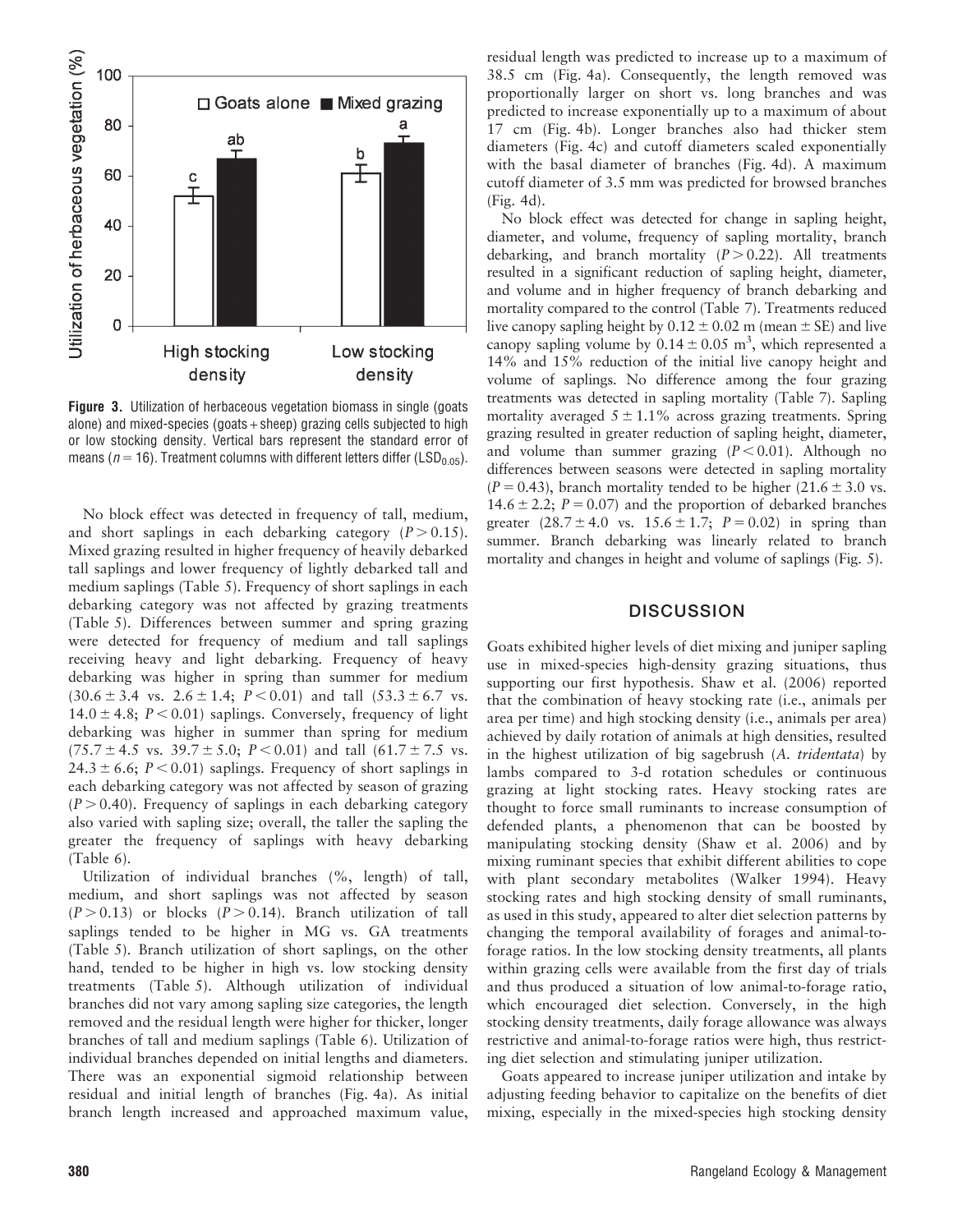**Table 5.** Frequency of tall ( $>1$  m), medium (0.5–1 m), and short ( $< 1$  m) one-seed juniper saplings that received heavy (67–100% branches), moderate (31–66% branches), or light (0–31% branches) defoliation or debarking as a result of grazing treatments that resulted from a factorial combination of two herbivores (goats alone or goats mixed with sheep) and two stocking densities (high or low) in summer and spring. Mean ( $\pm$  SE) values within rows followed by different letters differ (LSD<sub>0.05</sub>). The P values are from the mixed-model analysis of variance testing the effect of herbivore species (Herb), stocking density (Dens), and their interaction.

|                         | Sapling | Goats alone       |                                                                                   | Goats mixed      |                  | $P$ value |       |                    |
|-------------------------|---------|-------------------|-----------------------------------------------------------------------------------|------------------|------------------|-----------|-------|--------------------|
| Level of use            | size    | High              | Low                                                                               | High             | Low              | Herb      | Dens  | Herb $\times$ Dens |
| Saplings                |         |                   |                                                                                   |                  |                  |           |       |                    |
| Defoliated branches (%) |         |                   |                                                                                   |                  |                  |           |       |                    |
| $100 - 67$              | Tall    | $48.9 \pm 2.7$    | $43.4 \pm 2.9$                                                                    | $31.9 \pm 10.5$  | $41.9 \pm 7.8$   | 0.228     | 0.755 | 0.305              |
| $66 - 31$               |         | $39.5 \pm 14.5$   | $21.8 \pm 5.9$                                                                    | $53.5 \pm 6.4$   | $45.1 \pm 7.3$   | 0.073     | 0.190 | 0.629              |
| $0 - 30$                |         | 11.7 $\pm$ 4.7 b  | $34.8 \pm 5.4$ a                                                                  | $14.5 \pm 4.9$ b | $12.9 \pm 5.1$ b | 0.056     | 0.035 | 0.019              |
| $100 - 67$              | Medium  | $45.6 \pm 8.0$    | $51.5 \pm 7.3$                                                                    | $42.5 \pm 10.8$  | $46.0 \pm 8.0$   | 0.510     | 0.480 | 0.855              |
| $66 - 31$               |         | $31.9 \pm 3.2$    | $27.7 \pm 8.6$                                                                    | $39.3 \pm 3.8$   | $39.1 \pm 5.4$   | 0.157     | 0.724 | 0.752              |
| $0 - 30$                |         | $22.5 \pm 10.4$   | $20.9 \pm 6.3$                                                                    | $18.2 \pm 7.4$   | $15.0 \pm 6.7$   | 0.364     | 0.661 | 0.884              |
| $100 - 67$              | Short   | 56.7 $\pm$ 10.7 b | $64.9 \pm 14.1$ ab                                                                | $87.5 \pm 8.0 a$ | $43.5 \pm 9.9$ b | 0.606     | 0.075 | 0.017              |
| $66 - 31$               |         | $28.5 \pm 5.1$ a  | $16.8 \pm 5.7$ ab                                                                 | $0.0\pm0.0$ b    | $29.0 \pm 8.2$ a | 0.180     | 0.161 | 0.006              |
| $0 - 30$                |         | $14.8 \pm 7.1$    | $18.3 \pm 10.7$                                                                   | $12.5 \pm 8.0$   | $27.5 \pm 16.0$  | 0.730     | 0.363 | 0.570              |
| Debarked branches (%)   |         |                   | ----------------------------------- % Saplings ---------------------------------- |                  |                  |           |       |                    |
| $100 - 67$              | Tall    | $23.6 \pm 15.2$   | $23.8 \pm 10.7$                                                                   | $45.2 \pm 11.7$  | $41.9 \pm 14.7$  | 0.018     | 0.833 | 0.806              |
| $66 - 31$               |         | $22.3 \pm 4.8$    | $18.3 \pm 7.4$                                                                    | $23.9 \pm 6.2$   | $28.9 \pm 7.4$   | 0.375     | 0.943 | 0.506              |
| $0 - 30$                |         | $54.1 \pm 18.7$   | $57.8 \pm 10.3$                                                                   | $30.9 \pm 12.4$  | $29.2 \pm 9.8$   | 0.015     | 0.909 | 0.757              |
| $100 - 67$              | Medium  | $12.9 \pm 8.1$    | $15.1 \pm 7.6$                                                                    | $16.8 \pm 8.6$   | $21.6 \pm 10.7$  | 0.196     | 0.375 | 0.738              |
| $66 - 31$               |         | $18.8 \pm 8.6$    | $23.6 \pm 2.5$                                                                    | $32.7 \pm 6.2$   | $27.9 \pm 5.6$   | 0.117     | 0.991 | 0.386              |
| $0 - 30$                |         | $68.3 \pm 13.2$   | $61.4 \pm 7.5$                                                                    | $50.5 \pm 13.3$  | $50.5 \pm 12.7$  | 0.048     | 0.597 | 0.591              |
| $100 - 67$              | Short   | $4.2 \pm 4.2$     | $5.3 \pm 3.1$                                                                     | $3.6 \pm 3.6$    | $2.8 \pm 2.8$    | 0.615     | 0.959 | 0.756              |
| $66 - 31$               |         | $11.3 \pm 7.0$    | $2.5 \pm 2.5$                                                                     | $11.3 \pm 7.0$   | $5.6 \pm 5.6$    | 0.800     | 0.246 | 0.800              |
| $0 - 30$                |         | $84.5 \pm 9.0$    | $92.2 \pm 2.6$                                                                    | $85.1 \pm 10.1$  | $91.7 \pm 8.3$   | 0.998     | 0.390 | 0.943              |
| <b>Branches</b>         |         |                   |                                                                                   |                  |                  |           |       |                    |
| Overall utilization (%) |         |                   | --------------------------------- %    Length ----------------------------------- |                  |                  |           |       |                    |
|                         | Tall    | $44.2 \pm 5.0$    | $42.0 \pm 2.3$                                                                    | $47.1 \pm 3.8$   | $47.6 \pm 4.6$   | 0.054     | 0.411 | 0.962              |
|                         | Medium  | $47.3 \pm 2.0$    | $46.4 \pm 1.5$                                                                    | $44.1 \pm 1.1$   | $43.4 \pm 6.1$   | 0.430     | 0.660 | 0.880              |
|                         | Short   | $54.1 \pm 1.7$    | $45.8 \pm 3.1$                                                                    | $51.5 \pm 4.9$   | $42.6 \pm 4.1$   | 0.433     | 0.080 | 0.928              |

treatment. Sheep, on the other hand, exhibited more rigid feeding behaviors and were therefore less likely to increase juniper consumption. Goats, which exhibit greater diet versatility than sheep, tended to exhibit increased number and length of juniper feeding bouts, whereas their herbaceous vegetation feeding bouts (which were relatively longer than juniper bouts) remained unchanged or decreased over time. This feeding pattern may have allowed goats to dilute juniper toxins or, alternatively, may have promoted longer interjuniper feeding bouts to allow toxin elimination. Simulations of terpene kinetics show that length of foraging bouts on terpene-rich plants can influence voluntary intake because detoxification capacity of animals may be underexploited if feeding bouts are few and short, or oversaturated if feeding bouts are frequent and long (Foley et al. 1999, Wiggins et al. 2006). Adjustment in the number and length of feeding bouts and interbouts (switching to nutritious plants) allows animals to overcome high concentrations of toxins and to maximize intake. Dziba et al. (2006) showed lambs dosed with 1,8 cineole (a toxic terpenoid) stopped feeding sooner than noninfused lambs. These results possibly reflected the relatively fast (minutes) pattern of absorption and elimination of plasma

1,8-cineole, which would explain short-term trends in the duration and frequency of feeding bouts of lambs (Dziba et al. 2006). Flexible diet mixing behaviors are critical to maximizing intake when food options include plants with secondary metabolites (Wiggins et al. 2006). In this study, goats previously exposed and adapted to eat juniper were apparently able to increase utilization of one-seed juniper as days progressed due to adjustments in diet mixing behaviors that were induced by mixed-species grazing and high stocking density.

Low stocking density treatments apparently induced temporal dissociation between the ingestion of herbaceous plants and juniper. Goats in these treatments only increased time spent feeding on juniper toward the end of the 6-d trials when herbaceous plants had been almost completely depleted. Conversely, goats in high-density treatments mixed nutritious herbaceous forages and juniper early on. In other words, intake of juniper and herbaceous plants had short temporal delay (within a given day) for high stocking density and was more temporally disjoined (over several days) for low stocking density. Dissociated patterns of forage intake over days may prevent diet complementarity of nutrients (green grasses and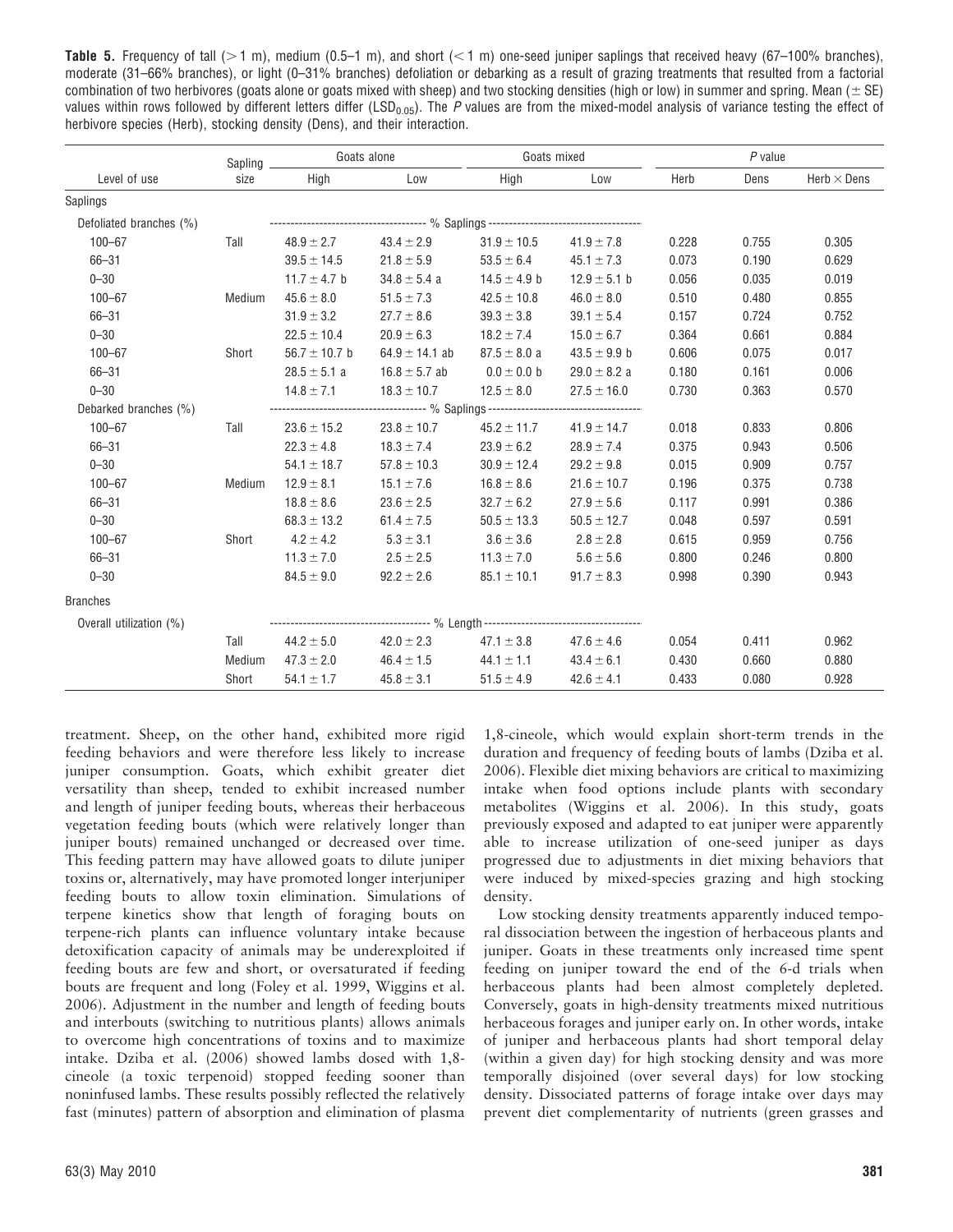Table 6. Frequency of tall ( $>1$  m), medium (0.5–1 m), and short (<1 m) one-seed juniper saplings that received heavy (67–100% branches), moderate (31–66% branches), or light (0–31% branches) defoliation or debarking by goats and sheep in summer and spring. Mean ( $\pm$  SE) values within rows followed by different letters differ (LSD<sub>0.05</sub>). The P values are from the mixed-model analysis of variance testing the effect of sapling size category as the independent variable. Data are pooled over all grazing treatments.

| Level of use            | Tall             | Medium           | Short            | P value |
|-------------------------|------------------|------------------|------------------|---------|
| Saplings                |                  |                  |                  |         |
| Defoliated branches (%) |                  |                  |                  |         |
| $0 - 30$                | $18.5 \pm 3.3$   | $19.1 \pm 3.6$   | $18.3 \pm 5.1$   | 0.988   |
| $31 - 66$               | $40.0 \pm 5.1 a$ | $34.5 \pm 2.8a$  | $18.6 \pm 3.9$ b | 0.002   |
| $67 - 100$              | $41.5 \pm 4.4$ b | $46.4 \pm 4.0$   | 63.1 $\pm$ 6.4a  | 0.010   |
| Debarked branches (%)   |                  |                  |                  |         |
| $0 - 30$                | $43.0 \pm 6.8$ b | $57.7 \pm 5.7$ b | $88.4 \pm 3.7$ a | < 0.001 |
| $31 - 66$               | $23.4 \pm 3.1 a$ | $25.7 \pm 3.0$ a | $7.7 \pm 2.8$ b  | < 0.001 |
| $67 - 100$              | $33.6 \pm 6.4$ a | $16.6 \pm 4.0$ b | $3.9 \pm 1.6$ b  | < 0.001 |
| <b>Branches</b>         |                  |                  |                  |         |
| Length initial (cm)     | $22.3 \pm 1.2$ a | $20.1 \pm 0.9$ a | $16.0 \pm 0.8$ b | < 0.001 |
| Length residual (cm)    | $12.9 \pm 1.1$ a | 11.4 $\pm$ 0.8 a | $8.7 \pm 0.7$ b  | 0.005   |
| Length removed (cm)     | $9.4 \pm 0.4$ a  | $8.8 \pm 0.4$ a  | $7.4 \pm 0.3$ b  | 0.002   |
| Utilization, length (%) | $47.7 \pm 1.8$   | $45.8 \pm 1.6$   | $44.6 \pm 1.9$   | 0.554   |
| Basal diameter (mm)     | $4.3 \pm 0.3$    | $4.3 \pm 0.4$    | $3.7 \pm 0.3$    | 0.409   |
| Diameter cutoff (mm)    | $2.6 \pm 0.1$ a  | $2.6 \pm 0.1$ a  | $2.1 \pm 0.1$ b  | 0.009   |



Figure 4. Influence of initial length and diameter on the utilization of one-seed juniper branches. Relationship between a, initial (before grazing) and residual (left after grazing) length of branches; **b**, initial length of branches and length of branches removed; c, initial length and basal diameter of branches; and d, basal diameter of branches and cutoff diameter. Solid lines represent the relationship between variables depicted by exponential regression models.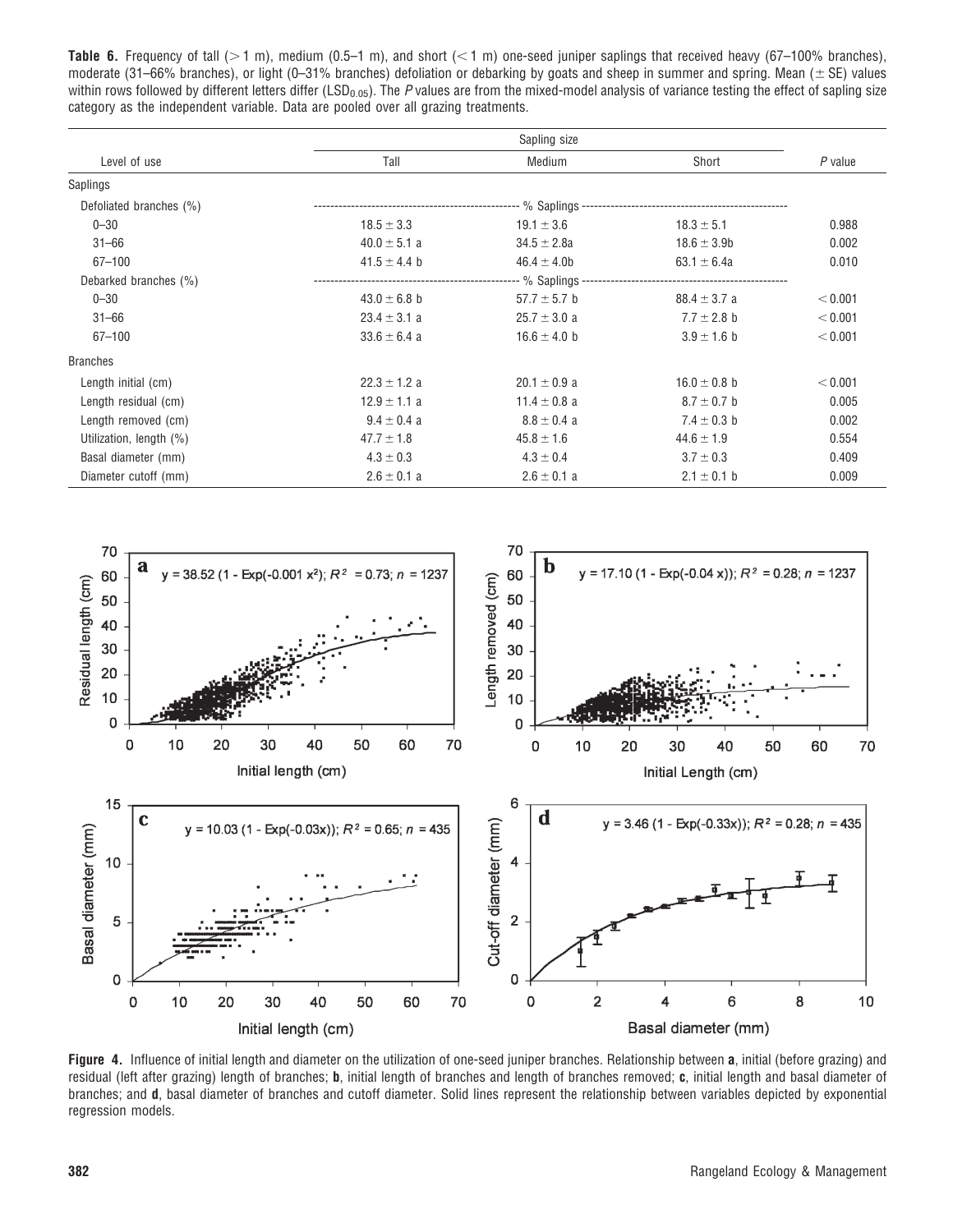Table 7. Structural change and mortality of one-seed juniper saplings as a result of grazing treatments (Trt) that resulted from a factorial combination of two herbivores (goats only or goats mixed with sheep) and two stocking densities (high or low), or no grazing (control) in summer and spring. The P values are from the analysis of variance testing the effect of grazing treatments. Values are means  $\pm$  standard error. Different letters within rows indicate detectable differences at  $P < 0.05$ .

|                       |                   | Goats only         |                    | Goats mixed        | $P$ value          |       |
|-----------------------|-------------------|--------------------|--------------------|--------------------|--------------------|-------|
| Level of use          | Control           | High               | Low                | High               | Low                | Trt   |
| Saplings              |                   |                    |                    |                    |                    |       |
| Height change (m)     | $0.08 \pm 0.01$ a | $-0.10 \pm 0.04$ b | $-0.10 \pm 0.04$ b | $-0.16 \pm 0.05$ b | $-0.12 \pm 0.04$ b | 0.002 |
| Diameter change (m)   | $0.07 \pm 0.02$ a | $-0.03 \pm 0.04$ b | $-0.03 \pm 0.05$ b | $-0.06 \pm 0.03$ b | $-0.06 \pm 0.03$ b | 0.005 |
| Volume change $(m^3)$ | $0.25 \pm 0.06$ a | $-0.09 \pm 0.05$ b | $-0.12 \pm 0.15$ b | $-0.16 \pm 0.10$ b | $-0.20 \pm 0.11$ b | 0.006 |
| Mortality (%)         | $0 \pm 0.0$ b     | $4 \pm 2.9$ ab     | $1 \pm 0.8$ b      | $6 \pm 2.6 a$      | $3 \pm 2.0$ ab     | 0.048 |
| <b>Branches</b>       |                   |                    |                    |                    |                    |       |
| Debarked (%)          | $0 \pm 0.0$ b     | $19.1 \pm 0.8$ a   | $15.5 \pm 4.1$ a   | $24.8 \pm 7.8$ a   | $27.6 \pm 5.8$ a   | 0.004 |
| Mortality $(%)$       | $0 \pm 0.0$ b     | $16.6 \pm 1.6 a$   | $12.6 \pm 3.0 a$   | $21.7 \pm 6.4$ a   | $21.5 \pm 3.2$ a   | 0.002 |

forbs) and toxins (juniper), thus depressing intake of defended plants such as juniper (Villalba et al. 2002, 2006; Provenza et al. 2007). Juniper contains potentially toxic plant secondary metabolites (PSM), such as condensed tannins, soluble phenolics, and terpenes (Nunez-Hernandez et al. 1989; Utsumi et al. 2006, 2009) and therefore the voluntary intake of this plant over multiple meals may increase when ingestion is associated with nutritious foods or supplements (i.e., protein) offered simultaneously (Campbell et al. 2007) or immediately after the juniper meal (Utsumi et al. 2009). The temporal contiguity between the ingestion of juniper and nutritious alternatives free of PSM may promote dilution of toxins and/or enhance a ruminant's ability to detoxify phenolics and terpenes and thus ameliorate the postingestive effect of juniper. Villalba et al. (2006) demonstrated that lambs fed a high-quality forage (15% crude protein) and a food rich in tannins (10% condensed tannins) in contiguous sequential meals within a day exhibited higher intake of the tannin-rich food than when both foods were fed with delays of 2 d. Thus, preference for plants with high concentrations of secondary metabolites is likely to increase when meals of nutritious alternatives (without PSM) and defended plants occur in close temporal proximity. We contend that high stocking density may encourage diet mixing by promoting close temporal contiguity among forage options. Experiments conducted with big sagebrush suggest that animals could be trained to learn the benefit of short-term mixing of nutritious and defended plants and increase intake of defended plants through time (Provenza et al. 2007).

Mixed grazing with sheep may have induced interspecific competition for herbaceous understory. Sheep and goats differ physiologically, morphologically, and behaviorally and consequently exhibit different feeding styles that could affect their capacity to cope with plant secondary metabolites (Van Soest 1994). Van Dyne et al. (1980) reviewed 200 studies that collectively showed that sheep and goats can consume about 50% and 30% grasses, 30% and 10% forbs, and 20% and 60% browse, respectively. These data confirm the well-known ability of goats to switch diets between grass and browse, even though woody species usually contain chemical defenses. In this study, sheep spent about 92% of the time feeding on grasses and forbs and only 8% on juniper. In contrast, goats in the mixed-species grazing treatment spent twice as much time feeding on juniper

when stocking density was low (18%), and approximately quadrupled time feeding on juniper when stocking density was high (33%). Reduction of daily forage allowance as occurred in the high stocking density treatments may have augmented dietary niche separation of sheep and goats (Walker 1994). When cograzing with sheep, goats may try to reduce competition for shared forages by using a different (and exclusive) food niche such as juniper (Animut and Goestch 2008), particularly if preferred forages become limiting. This induced reduction in diet overlap would trigger an increase in juniper utilization by goats, particularly if stocking density is high.

The highest utilization of herbaceous understory occurred in the mixed-species low stocking density treatment, supporting our second hypothesis. Utilization of grasses and forbs was approximately 72% and 52% for the MG low-density and GA highdensity treatments, respectively. Juniper sapling utilization levels followed the reverse pattern. These results suggest that relatively high defoliation of saplings could be achieved with mixed-species grazing, but more severe utilization of the herbaceous understory occurred whenever sheep were present regardless of stocking density. The use of a higher number of goats in a single-species grazing prescription, on the other hand, results in a higher goat to sapling ratio and may reduce the impact on herbaceous vegetation while maximizing damage to juniper saplings.

Although a large proportion of saplings received moderate to high levels  $( > 33\%$  branches) of defoliation, there was a remnant of about 20% of saplings that escaped potentially damaging levels of herbivory. This may have been the result of high plant to plant variation in chemical defense, which is common in one-seed juniper saplings even when growing in relatively close proximity (Utsumi et al. 2006). Interestingly, this defoliation pattern appeared to vary with sapling size/age category and treatments. For instance, the mixed-species high stocking density treatment resulted in higher frequency of shorter saplings with heavy defoliation. Contrary to the general observation of trade-offs in resource allocation between chemical defense and growth of most rangeland woody species (Bryant et al. 1991; Swihart and Bryant 2001), this greater vulnerability to herbivory of shorter juvenile juniper saplings could be attributed to lower chemical defense in younger leaf tissue (i.e., needle leaf stage) as compared to taller saplings with more mature leaf (i.e., scaled leaf stage) tissue (Lyons et al.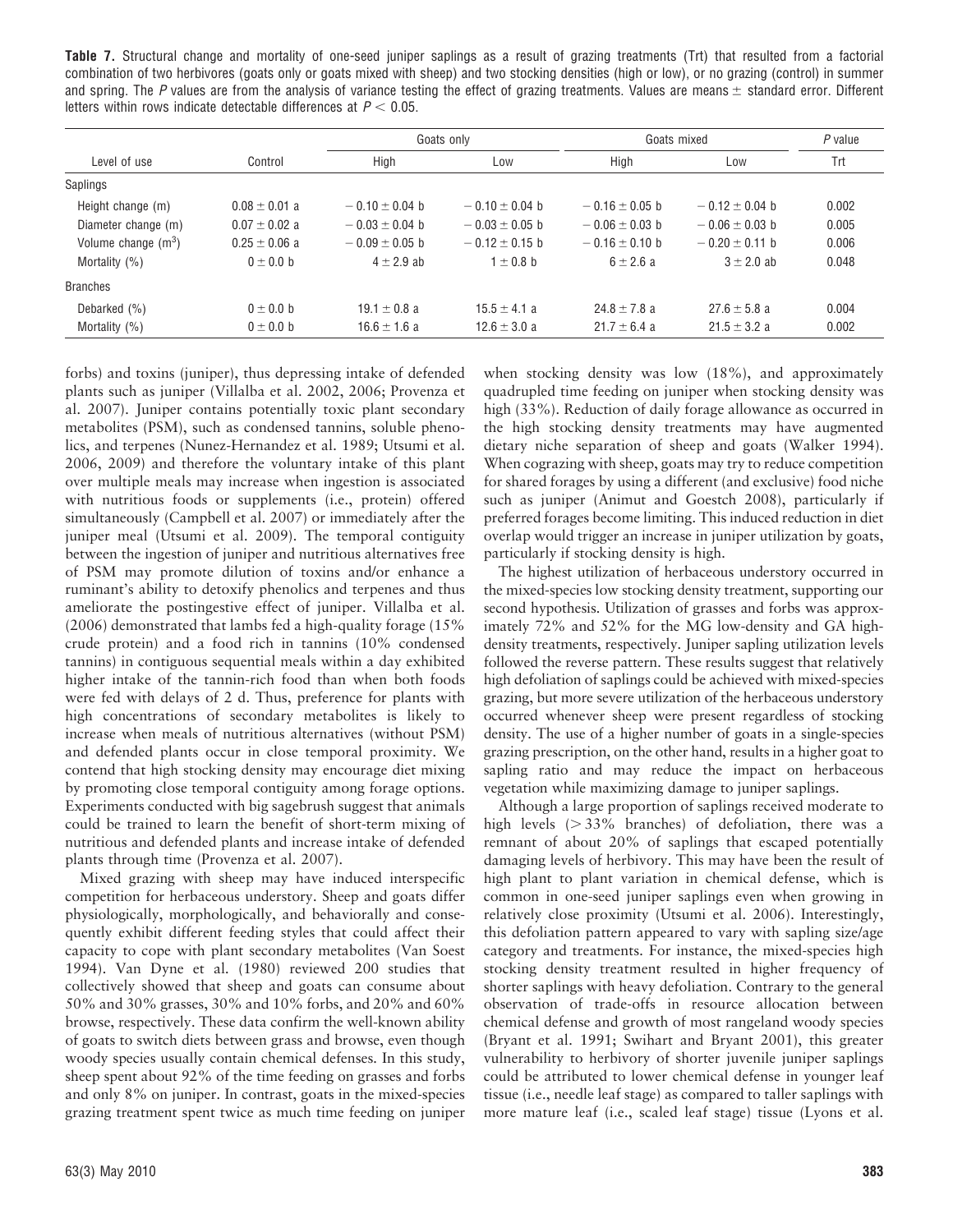

Figure 5. Influence of debarking on branch mortality and crown morphology. Relationship between proportion of branches debarked and **a**, proportion of dead branches; **b**, change in sapling height; and **c**, change in sapling volume. Changes in sapling height and volume are expressed as the difference between dimensions recorded immediately before the grazing treatments were applied and dimensions recorded 2 yr after the study. Solid lines represent the relationship depicted by linear regression models. Plot means for summer and spring treatments  $(n = 16)$  are shown in each graph.

1998; Utsumi et al. 2006; Campbell and Taylor 2007). Heavier utilization of shorter juvenile saplings was also more evident in the summer, when one-seed juniper leaves exhibit lowest concentration of mono- and sesquiterpenes, soluble phenolics, and condensed tannins (Utsumi et al. 2009). Thus, differences in concentration of plant secondary metabolites, sapling development stage, and season may influence the probability of a plant being browsed and therefore its susceptibility for control with small ruminant herbivory.

The mixed-species high stocking density grazing treatment was also associated with greater frequency of saplings with high percent of debarked branches. Bark girdling and stripping of branches was more frequently observed and branch mortality more often recorded for the spring grazing trials when saplings were resuming growth after the dormant season. Interestingly, sapling size also appeared to be related to level of debarking, because a greater frequency of tall vs. short saplings suffered heavy debarking of branches. Taller, older saplings offered more bark that was easier to access and possibly less defended than mature leaves. Conversely, smaller saplings with younger tissues possibly contained lower levels of chemical defenses (Lyons et al. 1998; Utsumi et al. 2006; Campbell and Taylor 2007) and exhibited fewer effective architectural barriers, which made them more vulnerable to intense defoliation. Thus, a combination of spring (greater utilization of bark on taller saplings) and summer (greater defoliation of smaller saplings) grazing could have synergistic effects on juniper sapling suppression.

In this study, mortality was more likely to occur at the branch rather than the plant level, probably because the animal-to-sapling ratio used was insufficient to stimulate debarking and use of all branches available within a plant. Sapling mortality was 5% on average and was similar across all grazing treatments, contrary to what we had hypothesized. Branch mortality, on the other hand, ranged from 13% to 22% among treatments, and was higher in spring (when debarking was highest) than in summer. Debarking explained almost 80% of branch mortality and much of the suppression in sapling live canopy height and volume. Removal of bark (phloem) by hand or browsing usually results in high tree/sapling mortality because it blocks translocation of photosynthates, which are necessary for plant growth and survival (Purohit et al. 2001). Girdling the bark from the entire circumference of a branch was necessary to kill a sapling branch at our study site (S. A. Utsumi, unpublished data, 2007). Conversely, branches that received partial bark stripping tended to survive. This observation agrees with prior studies conducted with planted slash pine where 100% girdling of the circumference of saplings near ground line was necessary to kill saplings (Lewis 1980). Thus, enticing goats to girdle the bark on sapling branches (particularly during spring) may be necessary to suppress juniper sapling growth and increase mortality.

Length and diameter of one-seed juniper branches affected defoliation intensity, thus supporting our fourth hypothesis. Our analyses suggest that utilization declined as branch length increased and stem diameter exceeded 3.5 mm. Thicker stem diameters may increase browsing effort required, therefore protecting older branches from severe defoliation. As branch length and basal diameter increased, so did the postbrowsing residual plant material, a phenomenon that would favor survival of larger saplings, even if most branches were defoliated. As stems became shorter and thinner, a greater proportion of branch length was removed, thus favoring branch depletion and eventually sapling control. Vulnerability of young juniper tissues, therefore, appears to be twofold; on the one hand, they are thought to contain lower levels of chemical defense and, on the other hand, are structurally more vulnerable to higher levels of defoliation.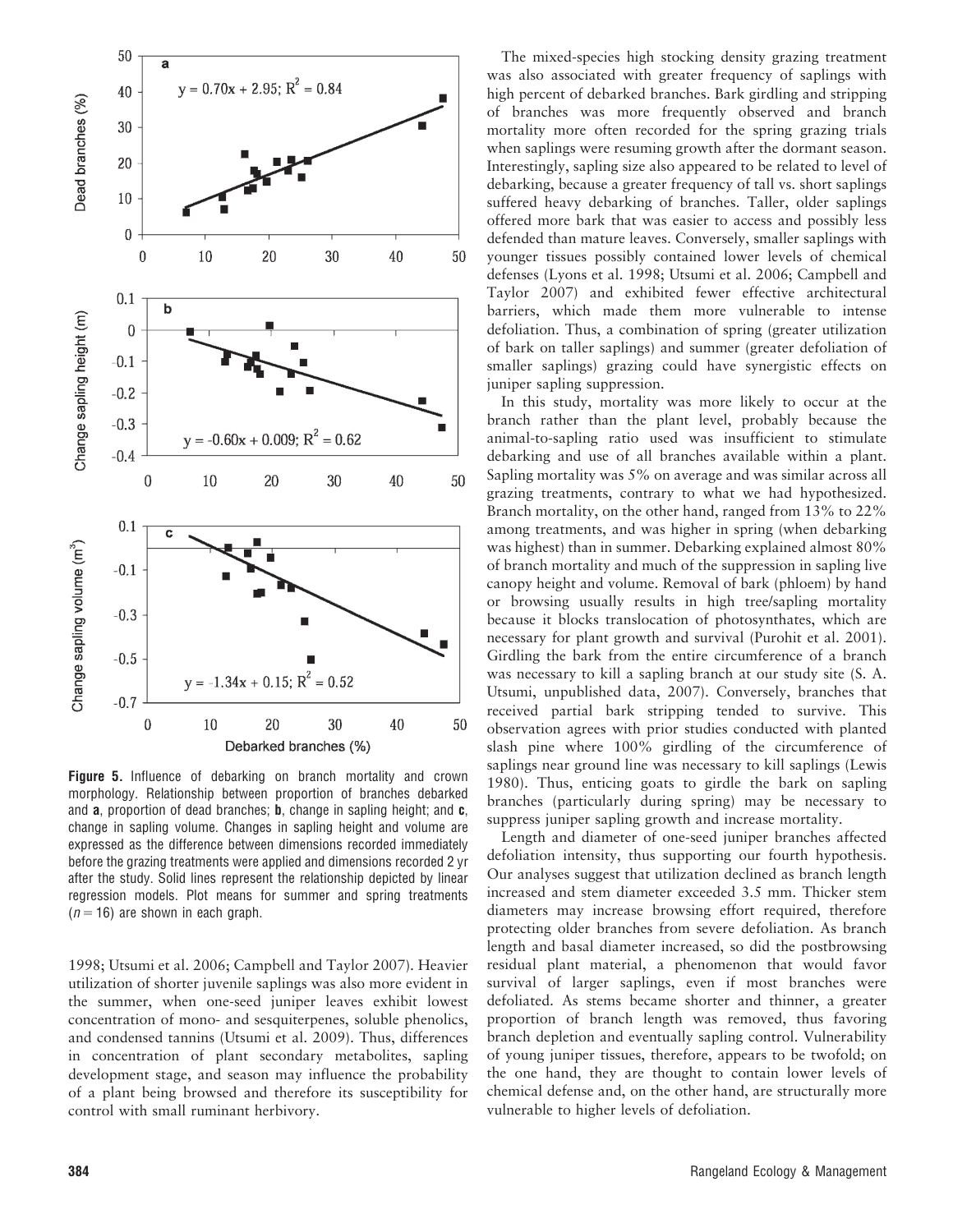# MANAGEMENT IMPLICATIONS

This study suggests that specialized grazing systems could be used to increase voluntary intake of one-seed juniper saplings by goats without compromising the herbaceous understory or the welfare of goats. Targeted grazing prescriptions that involve mixed-species high stocking density grazing in summer and late spring could be used to induce goats to increase diet mixing habits and enhance voluntary intake of juniper. Multiseason grazing strategies will possibly be most successful in suppressing juniper sapling encroachment. Further research is needed to determine the herbivory levels needed to promote a biologically significant reduction in sapling survival rates.

# ACKNOWLEDGMENTS

Special thanks are given to Carolina Fabbi, Shad Cox, Michael Rubio, and Dr Tim Ross, all of whom collaborated with the logistics and conducting of this study. Dr Derek Bailey and Dr Dawn VanLeeuwen provided valuable comments on earlier versions of this manuscript. We are thankful to an anonymous reviewer and the associate editor for suggestions that improved this article.

# LITERATURE CITED

- ANIMUT, G., AND A. L. GOESTCH. 2008. Co-grazing of sheep and goats: benefits and constraints. Small Ruminant Research 77:127–145.
- ARCHER, S. 1995. Herbivore mediation of grass-woody plant interactions. Tropical Grasslands 29:218–235.
- ARMENTROUT, S. M., AND R. D. PIEPER. 1988. Plant distribution surrounding Rocky Mountain pinyon pine and one-seed juniper in south-central New Mexico. Journal of Range Management 41:139–143.
- ARNOLD, J. F. 1964. Zonation of understory vegetation around a juniper tree. Journal of Range Management 17:41–42.
- BONHAM, C. D. 1989. Measurements for terrestrial vegetation. New York, NY, USA: Wiley. 338 p.
- BRYANT, J. P., P. J. KUROPAT, P. B. REICHARDT, AND T. P. CLAUSEN. 1991. Controls over the allocation of resources by woody plants to chemical antiherbivory defense. In: R. T. Palo and C. T. Robbins [EDS.]. Plant defenses against mammalian herbivory. Boca Raton, FL, USA: CRC Press. p. 83–102.
- CAMPBELL, E. S., AND C. A. TAYLOR. 2007. Monoterpene production in redberry juniper foliage following fire. Rangeland Ecology and Management 60:104–109.
- CAMPBELL, E. S., C. A. TAYLOR, J. W. WALKER, C. J. LUPTON, D. F. WALDRON, AND S. Y. LANDAU. 2007. Effects of supplementation on juniper intake by goats. Rangeland Ecology and Management 60:588–595.
- DZIBA, L. E., J. O. HALL, AND F. D. PROVENZA. 2006. Feeding behavior of lambs in relation to kinetics of 1,8-cineole dosed intravenously or into the rumen. Journal of Chemical Ecology 32:391–408.
- FOLEY, W. J., G. R. IASON, AND C. MCARTHUR. 1999. Role of plant secondary metabolites in the nutritional ecology of mammalian herbivores: how far have we come in 25 years? In: H. Jung and G. C. Fahey [EDS.]. Nutritional ecology of herbivores. Proceedings of the Vth International Symposium on the Nutrition of Herbivores; 11–17 April 1999; San Antonio, TX, USA. Savoy, IL, USA: ASAS. p. 130–210.
- FREELAND, W. J., AND D. H. JANZEN. 1974. Strategies in herbivory by mammals: the role of plant secondary compounds. American Naturalist 108:269–286.
- JAMESON, D. A. 1966. Pinyon-juniper litter reduces growth of blue grama. Journal of Range Management 19:214–217.
- JAMESON, D. A. 1967. The relationship of tree overstory and herbaceous understory vegetation. Journal of Range Management 20:247–249.
- JAMESON, D. A. 1970. Juniper root competition reduces basal area of blue grama. Journal of Range Management 23:217–218.
- LAUNCHBAUGH, K., AND J. W. WALKER. 2006. Targeted grazing—a new paradigm for livestock management. In: K. Launchbaugh and J. Walker [EDS.]. Targeted grazing: a natural approach to vegetation management and livestock enhancement. Englewood, CO, USA: American Sheep Industry Association. p. 2–8.
- LEWIS, C. 1980. Simulated cattle injury to planted slash pine: girdling. Journal of Range Management 33:337–339.
- LITTELL, R. C., P. R. HENRY, AND C. B. AMMERMAN. 1998. Statistical analysis of repeated measures data using SAS procedures. Journal of Animal Science 76:1216–1231.
- LYONS, R. K., M. K. OWENS, AND R. MAChEN. 1998. Juniper biology and management in Texas. Texas Agricultural Extension Service. Uvalde, TX, USA: The Texas A&M University system. 10 p.
- MAJUMDAR, S. 2006. The economic value for range forage production [masters thesis]. Las Cruces, NM, USA: College of Agriculture and Home Economics, New Mexico State University. 117 p.
- NATIONAL RESEARCH COUNCIL. 1981. Nutritional requirements of goats: angora, dairy, and meat goats in temperate and tropical countries. Washington, DC, USA: National Academy Press. 100 p.
- NATIONAL RESEARCH COUNCIL. 1985. Nutritional requirements of sheep. 6th ed. Washington, DC, USA: National Academy Press. 99 p.
- NUNEZ-HERNANDEZ, G., J. L. HOLECHEK, J. D. WALLACE, M. L. GAYLEAN, A. TEMBO, R. VALDEZ, AND M. CÁRDENAS. 1989. Influence of native shrubs on nutritional status of goats: nitrogen retention. Journal of Range Management 42:228–232.
- PIEPER, R. D. 1990. Overstory–understory relations in pinyon–juniper woodlands in New Mexico. Journal of Range Management 43:413–415.
- PRITZ, R. K., K. L. LAUNCHBAUGH, AND C. A. TAYLOR. 1997. Effects of breed and dietary experience on juniper consumption by goats. Journal of Range Management 50:600–606.
- PROVENZA, F. D., J. J. VILLALBA, J. HASKELL, J. W. ADAM, T. C. GRIGGS, AND R. D. WIEDMEIER. 2007. The value to herbivores of plant physical and chemical diversity in time and space. Crop Science 47:382–398.
- PUROHIT, A., R. K. MAIKHURI, K. S. RAO, AND S. NAUTIYAL. 2001. Impact of bark removal on survival of Taxus baccata L. (Himalayan yew) in Nanda Devi Biosphere Reserve, Garhwal Himalaya, India. Current Science 81:586-590.
- RIDDLE, R. R., C. A. TAYLOR, J. E. HUSTON, AND M. M. KOTHMANN. 1999. Intake of ashe juniper and live oak by angora goats. Journal of Range Management 52:161–165.
- RIDDLE, R. R., C. A. TAYLOR, M. M. KOTHMANN, AND J. E. HUSTON. 1996. Volatile oil contents of ashe and redberry juniper and its relationship to preference by Angora and Spanish goats. Journal of Range Management 49:35–41.
- ROMME, W. H., C. D. ALLEN, J. D. BAILEY, W. L. BAKER, B. T. BESTELMEYER, P. M. BROWN, K. S. EISENHART, L. FLOYD-HANNA, D. W. HUFFMAN, B. F. JACOBS, R. F. MILLER, E. H. MULDAVIN, T. W. SWETNAM, R. J. TAUSCH, AND P. J. WEISBERG. 2008. Historical and modern disturbance regimes, stand structure, and landscape dynamics in pinyon–juniper vegetation of the western U.S. Fort Collins, CO, USA: Colorado Forest Restoration Institute. 35 p.
- SAS. 2004. SAS Documentation<sup>®</sup> version 9.1.3. Cary, NC, USA: SAS Institute Inc.
- SCHAUER, C. S., K. K. SEDIVEC, T. C. FALLER, J. D. DAHL, AND S. KRONBERG. 2004. Multispecies grazing and single species grazing on leafy spurge infested rangeland. Coordination of sheep and goats research and education programs for the western states. Western Coordinating Committee 39:33–37.
- SCHOTT, M. R., AND R. D. PIEPER. 1985. Influence of canopy characteristics of oneseed juniper on understory grasses. Journal of Range Management 38:328–331.
- SCHWARTZ, C. C., J. G. NAGY, AND W. L. REGELIN. 1980a. Juniper oil yield, terpenoid concentration, and antimicrobial effects on deer. Journal of Wildlife Management 44:107–113.
- SCHWARTZ, C. C., W. L. REGELIN, AND J. G. NAGY. 1980b. Deer preference for juniper foliage and volatile oil treated foods. Journal of Wildlife Management 44:114–120.
- SHAW, R. A., J. J. VILLALBA, AND F. D. PROVENZA. 2006. Influence of stocking density and rate and temporal patterns of forage allocation on the diet mixing behavior of sheep grazing sagebrush steppe. Applied Animal Behavior Science 100:207–218.